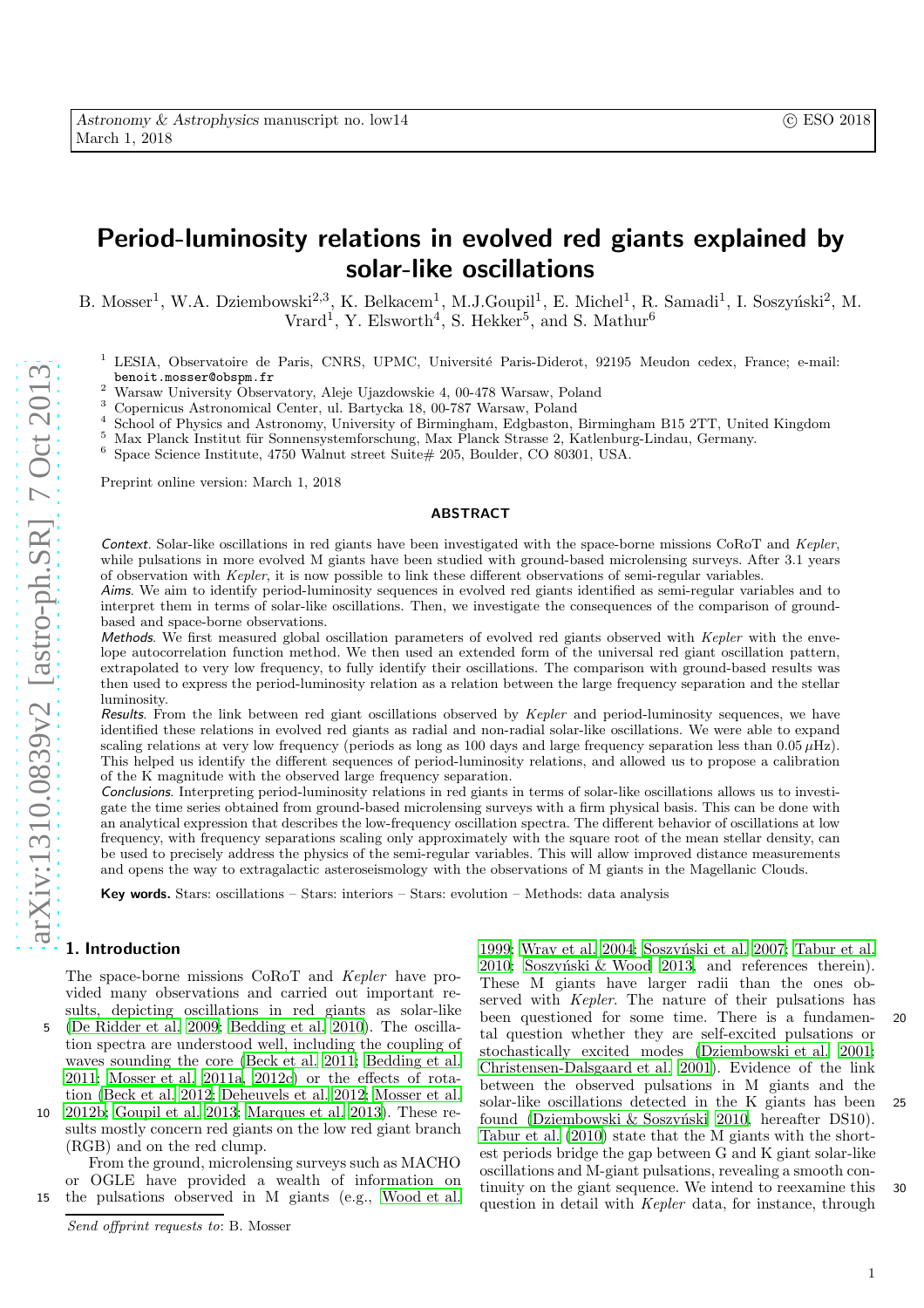

<span id="page-1-1"></span>Fig. 1. Typical time series of the relative photometric variation of an evolved red giant observed by Kepler (KIC 2831290). The relative amplitude is expressed in ppm.

examining the scaling relations governing global seismic parameters.

- For red giants, most of the results of the microlensing 35 surveys are expressed as period-luminosity (PL) relations found for different sequences (e.g., Soszynski et al. 2007, hereafter S07). Recently, Takayama et al.  $(2013)$  have compared observed period ratios to modeled values; they found close agreement that allows them to identify PL sequences.
- 40 With long time series recorded by Kepler, we can now also investigate the PL relations of pulsating M giants using these data and compare them with solar-like oscillations. Another puzzling question concerns the degree of the observed pulsation: radial, non-radial, or both? Again, Kepler
- 45 data may provide useful insights and methods developed for weighting the relative contributions of the different angular degrees and measuring the mode visibility [\(Mosser et al.](#page-13-10) [2012a\)](#page-13-10) can be extrapolated for M giants.

In this work, we aim to analyze oscillations at very 50 low frequency, with large frequency separations as low as  $0.1 \mu$ Hz, corresponding to pulsations with periods up to 100 days. We intend to extrapolate the results previously obtained for less-evolved RGB stars to the low-frequency domain where M giants oscillate. In Section [2,](#page-1-0) we present

- 55 Kepler data that are used and the tools for analyzing them. A similar presentation of the current status of OGLE small amplitude red giants (OSARG) is done in Section [3.](#page-2-0) In Section [4,](#page-3-0) different scaling relations of global oscillation parameters are used to verify that oscillations at very low
- 60 frequency behave like solar-like oscillations. For fully identifying the oscillations, we need to extrapolate the findings of [Mosser et al. \(2011b\)](#page-13-11), who have proposed a method providing an analytical description of the red giant oscillation pattern, based on homology consideration. The method pre-
- 65 sented in Section [5](#page-5-0) allows us, for the first time, to identify the radial order and the angular degree of solar-like oscillations in M giants. In Section [6,](#page-7-0) we show how the lowfrequency oscillation pattern coincides with PL sequences. This allows a precise physical interpretation, as well as a
- 70 precise calibration of the PL relation (Section [7\)](#page-9-0). In Section [8,](#page-10-0) we reanalyze previous results with the new findings. We also investigate the possibility of enhancing the accuracy of distance measurements using solar-like oscillations in giants.

# <span id="page-1-0"></span>**2. Kepler data and analysis 1988 1988 1988 1988 1988**

# 2.1. Kepler data

We used *Kepler* long-cadence data recorded up to and including the Kepler observing run Q13, which correspond to the targets considered by the Kepler red giant working group (see, e.g., [Bedding et al. 2010\)](#page-12-1). The 38-month-long 80 observation time span provides a frequency resolution of about 10 nHz. Compared to previous work on Kepler red giants, the time series benefited from a refined treatment. The light curves have been extracted from the pixel data, following the methods and corrections described in García et al. 85 [\(2011\)](#page-12-10) and in Bloemen et al. (2013, in preparation). In a large number of times series, this dedicated treatment provides evidence of large irregular low-frequency variations. It then allows the investigation of oscillations of stars on the upper RGB and on the AGB. Contrary to microlens- 90 ing studies that deliver a limited number of periods, often only one (e.g., [Fraser et al. 2005](#page-12-11)), up to three (e.g., [Takayama et al. 2013,](#page-13-9) hereafter T13), or up to four (e.g., [Tabur et al. 2010\)](#page-13-7), we aim to analyze all peaks that can be identified as reliable in a Fourier spectrum which is free of 95 any aliasing effect.

# 2.2. Analysis with the envelope autocorrelation function

We used the envelope autocorrelation function [\(Mosser & Appourchaux 2009\)](#page-13-12) to measure the observed large separation. The method is efficient at low 100 frequency: the envelope autocorrelation function (EACF) corresponds to the autocorrelation of the time series (Fig. [1\)](#page-1-1), with a clear signal at very low frequency, despite a low response due to the small number of frequency bins in the frequency range where the oscillation signal is seen. 105 The precision is, however, limited by the small number of observable modes and the relatively poor frequency resolution. Simulations indicate a relative uncertainty of  $5\%$  for large frequency separation of  $0.1 \mu$ Hz measured with the EACF method (compared to less than 1 % at the 110 clump where  $\Delta \nu_{\rm obs} \simeq 4 \,\mu \rm Hz$ ).

Because it benefits from the long time series, almost all 1444 stars of our red giant list exhibit solar-like oscillations. The few with no clear signal have too long periods, or too dim magnitudes, or have complex spectra due 115 to binarity (e.g., [Gaulme et al. 2013\)](#page-12-12). We chose to restrict the study to stars with large frequency separations below 2.5  $\mu$ Hz, corresponding to a frequency  $\nu_{\text{max}}$  of maximum oscillation signal below  $20 \mu$ Hz (oscillation periods longer than 14 hours). With this threshold, the date set 120 was reduced to 350 red giants. We therefore excluded clump stars, but kept RGB stars with high enough large separations to have an oscillation spectrum that is described precisely and understood with previous work on red giant oscillations (e.g., [De Ridder et al. 2009;](#page-12-0) [Huber et al. 2010;](#page-13-13) 125 [Mosser et al. 2010\)](#page-13-14). The extrapolation of these properties was used to guide the analysis of more evolved stars. Thus, large frequency separations down to  $0.047 \mu$ Hz could be measured, even if they were not directly accessible with the standard methods. This corresponds to stars with a max- 130 imum oscillation signal peaking around  $0.12 \mu$ Hz (periods of about 100 days).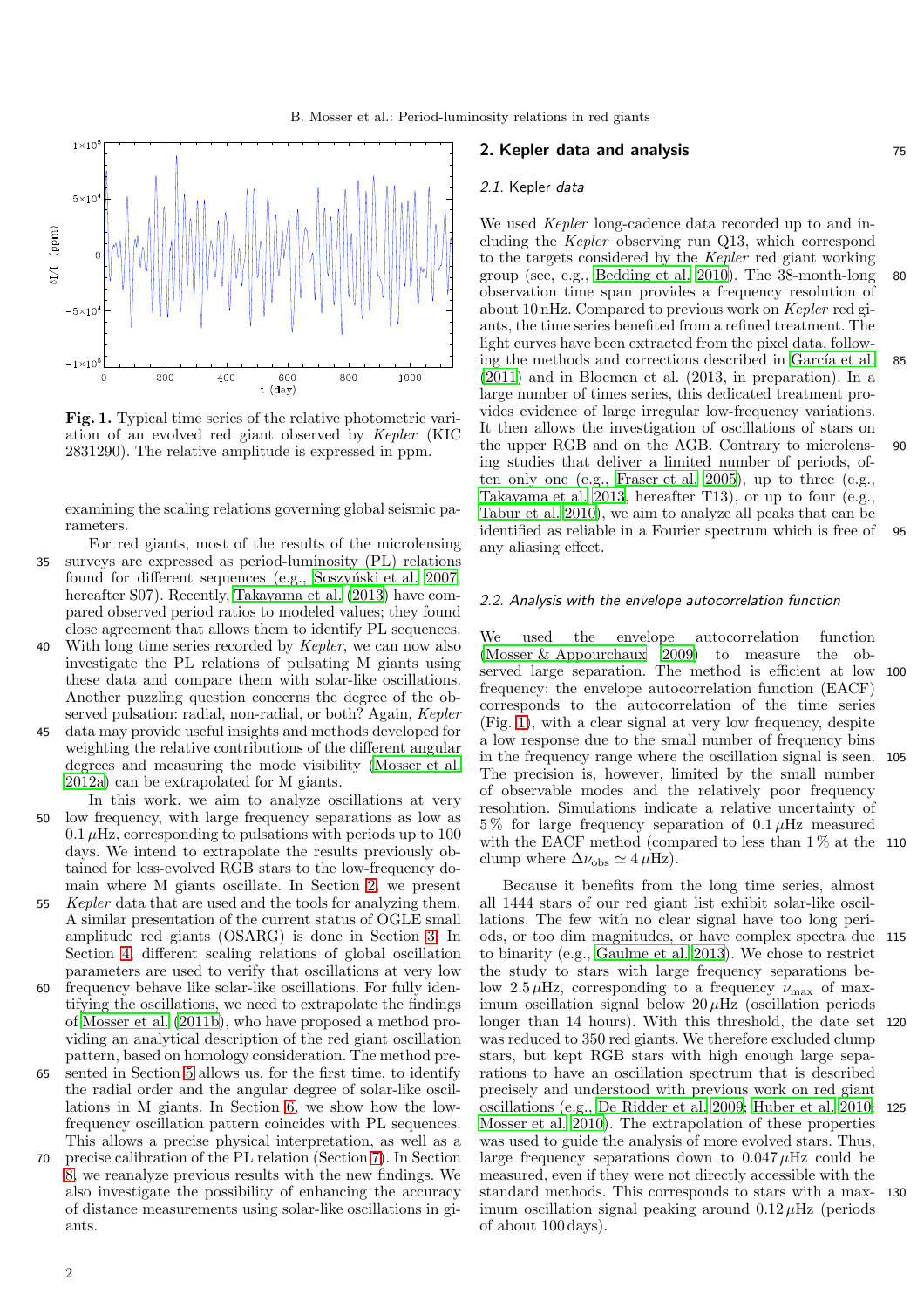

<span id="page-2-1"></span>Fig. 2. The frequency–luminosity relations for OSARG with dominant peaks identified as  $b_2$  and  $b_3$  ridges compared with the RGB model values for the first three radial (red lines) and dipole modes (black lines). F stands for fundamental radial oscillation, 1O and 2O for first and second radial overtones, respectively.

### 2.3. Non-asymptotic conditions

The large separation we measure in observed spectra is 135 different from the theoretical asymptotic large separation. Asymptotic conditions require observations at very high radial orders. This condition cannot be met with highluminosity red giants. Therefore, following [Mosser et al.](#page-13-15) [\(2013\)](#page-13-15) and [Belkacem et al. \(2013](#page-12-13)), we distinguish the ob-140 served large frequency separation  $\Delta \nu_{\rm obs}$ , its asymptotic counterpart  $\Delta \nu_{\rm as}$ , and the dynamical frequency  $\nu_0$  scaling as  $\sqrt{M/R^3}$ . A priori,  $\nu_0$  and not  $\Delta \nu_{\rm obs}$  must be used in the scaling relations that provide estimates of the stellar mass and radius. Modeling shows that  $\Delta \nu_{\rm obs}$  provides an 145 appropriate proxy of  $\nu_0$  [\(Belkacem et al. 2013\)](#page-12-13).

<span id="page-2-0"></span>3. OGLE data

For comparison with Kepler data, we considered data from the OGLE-III Catalog of Variable Stars. This catalog is based on infrared photometric data collected in the Large 150 Magellanic Cloud (LMC) during eight years of continuous observations (Soszyński et al. 2009). It contains about  $8 \times$  $10<sup>4</sup>$  OSARG.

# 3.1. OSARG

- The acronym OSARG has been introduced by [Wray et al.](#page-13-5) 155 [\(2004\)](#page-13-5) for the low-amplitude red variables, which were detected in the OGLE microlensing survey of the Galactic bulge. Soszyński et al. (2004) identified seven distinct sequences in the PL plane for the OSARG in both Magellanic Clouds. The ones denoted in the decreasing period order as 160 a<sub>1</sub>-a<sub>4</sub> were attributed to AGB and those denoted as  $b_1-b_3$
- to RGB stars. The argument that these objects are solarlike pulsators was put forward in S07, where the BaSTI isochrones [\(Pietrinferni et al. 2006\)](#page-13-18) were used to convert measured  $W_I$  reddening-free Wesenheit functions to stellar
- 165 parameters along the upper RGB in the LMC. It was shown that close to the tip of the RGB, the extrapolated  $\nu_{\text{max}}$  falls between the  $b_2$  and  $b_3$  ridges, which are the strongest. It was also suggested that the first two radial overtones may be responsible for the two ridges.
- 170 In a follow-up work, DS10 focused on objects that have high signal-to-noise-ratio frequency peaks simultaneously on the sequences  $a_2$  and  $a_3$ , or  $b_2$  and  $b_3$ . The

latter two sequences are compared with models in the frequency– $W_I$  diagram (Fig. [2\)](#page-2-1). The periods were calculated for envelope models along a 4-Gy isochrone at 175  $Z = 0.008$ . This metallicity is the standard value for the young population in the LMC. At the distance modulus of 18.5 mag, the  $W_I \in [12.5, 11.0]$  range corresponds to  $M/M_{\odot} \in [1.23, 1.20], \ \log(L/L_{\odot}) \in [3.07, 3.40], \text{ and}$  $\log T_{\text{eff}} \in [3.58, 3.55]$ . Different choices of the age and Z 180 were considered in DS10. At  $Z = 0.004$ , the  $W_I(\nu)$  curves are shifted downward by about 0.2 mag. Higher age, implying lower mass, also causes a downward shift. A meaningful comparison for  $a_2$  and  $a_3$  sequences with calculate values cannot be done due to the lack of adequate models of AGB 185 stars.

Dipole modes are also shown in Fig. [2.](#page-2-1) These dipole modes are perfectly trapped in the convective envelope. The gravity wave excited at the top radiative core is effectively damped on its way toward the center. A small uniform shift 190 of the core keeps the center of stellar mass at rest. This is why the  $p_0$  dipolar mode exists. The energy loss by the gravity wave emitted at the bottom of the envelope is very small, and thus the chances of detecting such modes are essentially the same as the radial modes [\(Dziembowski 2012](#page-12-14)). 195 The plots in Fig. [2](#page-2-1) suggest that the  $b_2$  ridge is composed of the first radial overtone (and possibly quadrupole modes that have intermediate frequencies). The  $b_1$  and  $b_3$  ridges are then composed of modes by, respectively, one radial order lower or higher than  $b_2$ . 200

This picture seems appealing but there is a difficulty, which is stressed in DS10. In the whole data range, the frequency difference between the modes in the  $b_3$  and  $b_2$ sequences is smaller by some  $20\%$  than the predicted frequency difference between the radial second and first over- 205 tones, and greater by a larger amount if, instead of radial modes, their dipolar counterparts are considered. T13 have recently proposed to solve the problem by interpreting the  $b_2$  and  $b_3$  ridges in terms of modes one radial order higher than adopted in DS10. 210

The interpretation proposed by T13 has been contemplated by DS10 but has been found to be inconsistent with the  $b_2$  and  $b_3$  ridges in the log  $P - W_I$  plane. This interpretation also leads to disagreement between observations and models in the Petersen diagram if models based on stellar 215 evolution calculations for  $1.1M_{\odot}$  star are used (see Figs. 5 and 10 in T13). At the center of the  $b_2$  ridge, the period in days is  $\log P \simeq 1.6$  and  $P_{b_3}/P_{b_2} \simeq 0.7$ . The corresponding model ratios are  $P_{2O}/P_{1O} \simeq 0.67$  and  $P_{3O}/P_{2O} \simeq 0.75$ , with  $P_{kO}$  the period of the k-th overtone. The two val- 220 ues are in a good agreement with DS07, who considered the range of masses encompassing  $M = 1.1 M_{\odot}$ . T13 were apparently able to reproduce the observed ratios by considering higher values of M and L indirectly inferred from  $W_I$ . At this stage, it seems fair to consider mode identification 225 in OSARG as an open issue.

# <span id="page-2-2"></span>3.2. OSARG seen as solar-like oscillations

For the comparison with Kepler data, a subsample of 723 stars with two PL relations and relatively strong amplitudes were selected among OSARG treated in DS10. For 230 these data, the global seismic parameters  $\Delta \nu_{\rm obs}$  and  $\nu_{\rm max}$ were first crudely estimated as follows. We considered the frequency difference of the two observed frequencies as a proxy of the frequency large separation, and the weighted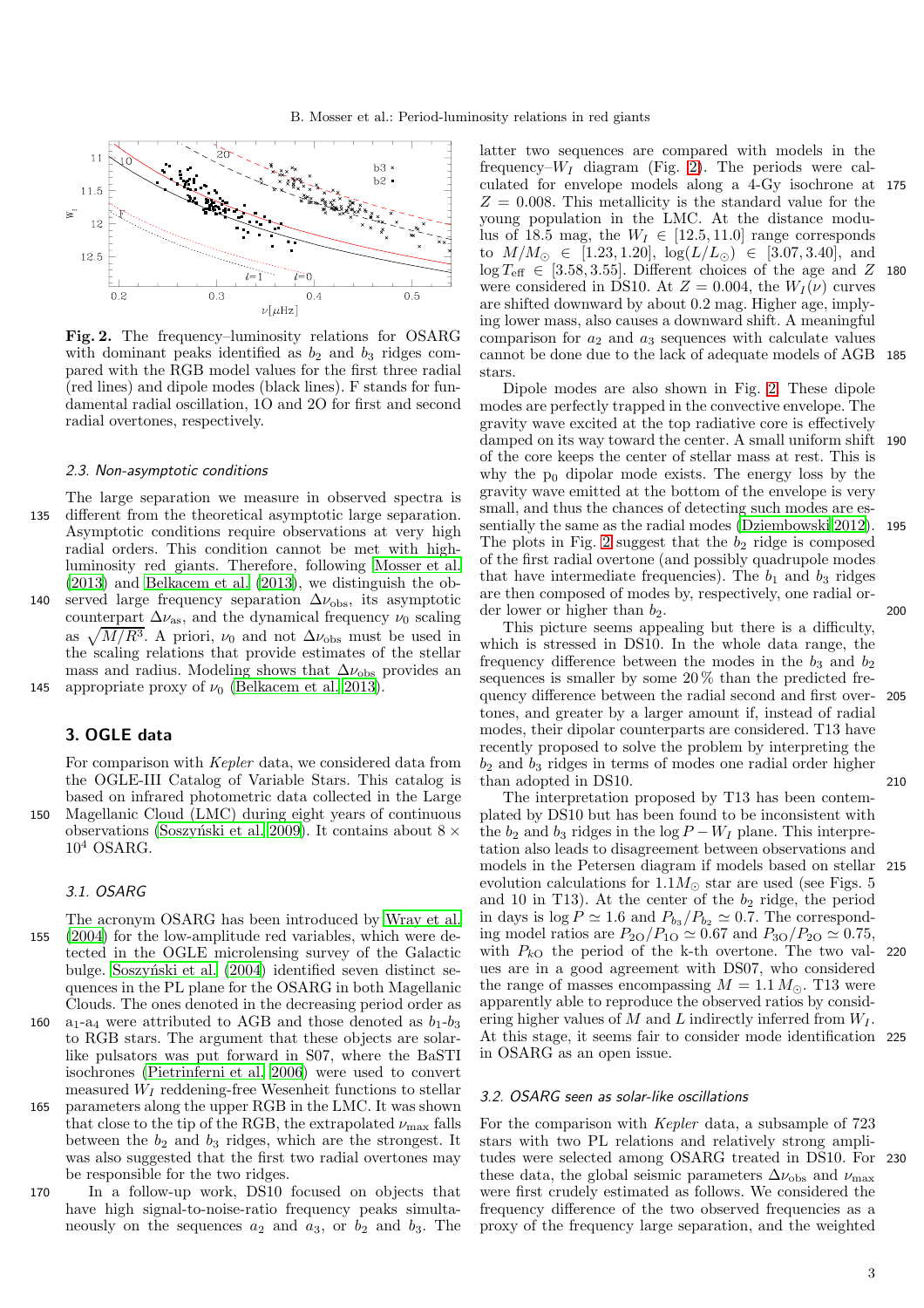235 mean as a proxy of  $\nu_{\text{max}}$ . The relative weights were given by the amplitudes of the peaks. The calculation of the large separation assumes that only modes with the same degree, presumably radial modes, were observed. In some cases, outliers were seen with a measured frequency interval cor-

240 responding to two times the large separation. We then used half the measured value.

# <span id="page-3-0"></span>4. Global oscillation parameters

# 4.1. Measuring  $\nu_{\text{max}}$  at low frequency

- For the location of the excess power in Kepler data, we 245 first assume that the excitation of the modes is stochastic. It thus makes sense to measure the frequency  $\nu_{\text{max}}$  of the maximum oscillation signal. This hypothesis will have to be discussed a posteriori. Measuring  $\nu_{\text{max}}$  accurately at low frequency is challenging, because  $\nu_{\text{max}}$  cannot be 250 well defined when only two or three modes are observed.
- Moreover, as discussed by [Belkacem \(2012\)](#page-12-15), we lack a precise theoretical definition of  $\nu_{\text{max}}$ . Methods usually used are operative in this low-frequency domain, but with large uncertainties (e.g. [Mosser & Appourchaux 2009;](#page-13-12) [Hekker et al.](#page-13-19) 255 [2010](#page-13-19); [Kallinger et al. 2010;](#page-13-20) [Huber et al. 2011\)](#page-13-21). We used a
- very simple approach that does not rely on a fit of the oscillation excess power. A first estimate of  $\nu_{\text{max}}$  is derived as a function of the large separation  $\Delta\nu_{\rm obs}$  derived with the EACF according to the scaling relations found at larger 260  $\Delta\nu_{\rm obs}$  [\(Huber et al. 2011\)](#page-13-21). It is used to define the frequency
- range  $\mathcal E$  with oscillation power in excess. We then perform the weighted mean

<span id="page-3-1"></span>
$$
\nu_{\max} = \int_{\mathcal{E}} \left[ p(\nu) - b(\nu) \right] \nu \, d\nu \bigg/ \int_{\mathcal{E}} \left[ p(\nu) - b(\nu) \right] \, d\nu, \tag{1}
$$

- where  $p(\nu)$  is the power spectrum density observed in 265 the frequency range  $\mathcal{E}$ , and  $b(\nu)$  is the background component, determined with the method COR presented in [Mathur et al. \(2011\)](#page-13-22). This method describes the background in the vicinity of the frequency range where the oscillation excess power is observed, at frequencies just be-270 low  $0.4 \nu_{\text{max}}$  and just above  $1.6 \nu_{\text{max}}$ . Monte-Carlo simulations indicate that the precision of the measurement of
- $\nu_{\text{max}}$  with Eq. [\(1\)](#page-3-1) is about 15% for a large separation of 0.1  $\mu$ Hz (20% in similar conditions when  $\nu_{\text{max}}$  is derived from a Gaussian fit of the smoothed spectrum). Reducing 275 these large uncertainties with longer time series could both lower the influence of the stochastic excitation and enhance the frequency resolution of oscillation spectra.

In the following, we use  $\nu_{\text{max}}$  for linking with observations in the earlier stages of the RGB. However, for precise 280 information, we prefer to use  $\Delta \nu_{\rm obs}$ . The  $\nu_{\rm max} - \Delta \nu_{\rm obs}$  relation (e.g., [Hekker et al. 2009](#page-13-23); [Stello et al. 2009](#page-13-24)) is shown in Fig. [3.](#page-4-0) The measurements at low  $\Delta\nu_{\rm obs}$  extend the trend at larger  $\Delta \nu_{\rm obs}$ , so that we have a first indication that the hypothesis of stochastic excitation is verified. We notice,

285 however, a change of regime around  $1 \mu$ Hz, associated with an apparent lack of data. The fits for Kepler stars are, below and above  $1 \mu$ Hz,

<span id="page-3-2"></span> $\Delta \nu_{\rm obs} = (0.296 \pm 0.004) \nu_{\rm max}^{0.727 \pm 0.007}$  for  $\nu_{\rm max} > 1 \,\mu$ Hz, (2)  $\Delta \nu_{\rm obs} = (0.248 \pm 0.010) \nu_{\rm max}^{0.783 \pm 0.049}$  for  $\nu_{\rm max} < 1 \,\mu$ Hz, (3)

with both  $\Delta \nu_{\rm obs}$  and  $\nu_{\rm max}$  expressed in  $\mu$ Hz (Fig. [3\)](#page-4-0).



<span id="page-3-3"></span>Fig. 4. Maximum height  $H_{\text{max}}$  (blue +) and background power density  $B_{\text{max}}$  (diamonds) at  $\nu_{\text{max}}$ , as a function of  $\nu_{\text{max}}$ . The vertical green dot-dashed line shows the region where the oscillation regime changes. Typical uncertainties at low and large  $\nu_{\text{max}}$  are indicated by the 1- $\sigma$  error boxes.

We note that, at low  $\nu_{\text{max}}$ , the OGLE and *Kepler* relations fully agree, with a slope slightly steeper than for 290 higher frequencies. Kepler data show a wider spread, which we interpret as due to the poorer frequency resolution and to the imprecise measurement of  $\nu_{\text{max}}$ . The exponent remains close to three quarters, as a direct consequence of the scaling relations of the stellar mass and radius. At large 295  $\Delta\nu_{\rm obs}$ , the spread of the value around the mean fit indi-cated by Eq. [\(2\)](#page-3-2) is mainly a mass effect. At low  $\Delta\nu_{\rm obs}$ , the spread is also due to the inaccurate measurement of  $\nu_{\text{max}}$ . Compared to previous studies (e.g., [Huber et al. 2011\)](#page-13-21) we have gained more than one decade towards low frequencies in determining the validity of the  $\nu_{\text{max}} - \Delta \nu_{\text{obs}}$  relation. From this relation, we can derive the radial order  $n_{\text{max}}$  corresponding approximately to  $\nu_{\text{max}}/\Delta\nu_{\text{obs}}$ . As already noted by [Mosser et al. \(2010\)](#page-13-14), this index decreases significantly when the stellar radius increases. 305

The change in slope noted in the  $\nu_{\text{max}} - \Delta \nu_{\text{obs}}$  relation (Fig. [3\)](#page-4-0) occurs in a frequency range with an apparent lack of data. The density of stars being low, we cannot exclude that this gap is only spurious. However, we do not identify any observing bias able to produce such a gap. Then, in the 310 absence of direct explanation, we have chosen to identify it in all figures, aiming to find an explanation.

### 4.2. Background, maximum height

The maximum height of the power density spectrum at  $\nu_{\text{max}}$ , the background at  $\nu_{\text{max}}$ , and the maximum amplitude 315 were derived from the method COR used in [Mosser et al.](#page-13-10) [\(2012a\)](#page-13-10) and [Mathur et al. \(2011\)](#page-13-22). The variation in these parameters as a function of  $\nu_{\text{max}}$  is presented in Fig. [4.](#page-3-3) The scaling relations, for height and background in ppm<sup>2</sup>  $\mu$ Hz<sup>-1</sup> and  $\nu_{\text{max}}$  in  $\mu$ Hz, are 320

$$
H_{\text{max}} = (2.8 \pm 0.2) 10^7 \, \nu_{\text{max}}^{-2.50 \pm 0.05},\tag{4}
$$

$$
B_{\text{max}} = (6.2 \pm 0.4) 10^6 \, \nu_{\text{max}}^{-2.48 \pm 0.04} \quad \text{for } \nu_{\text{max}} > 1 \, \mu \text{Hz} \quad (5)
$$

and

$$
H_{\text{max}} = (3.6 \pm 1.1) 10^7 \, \nu_{\text{max}}^{-4.10 \pm 0.41}, \tag{6}
$$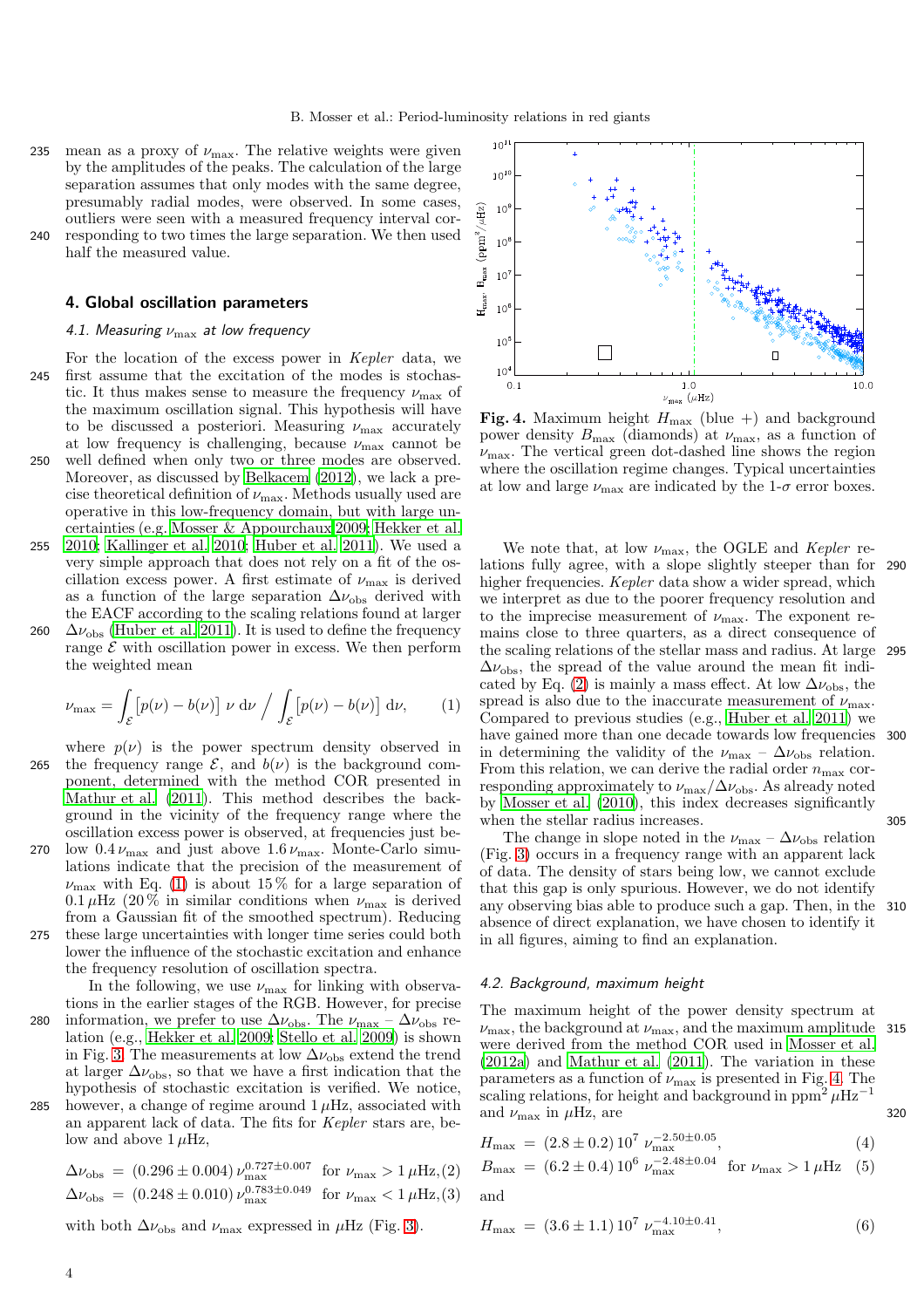B. Mosser et al.: Period-luminosity relations in red giants



<span id="page-4-0"></span>lines indicate the isomass levels 1 and  $2 M_{\odot}$ , in their domain of validity. The dotted lines indicate isolines of the number  $n_{\text{max}} = \nu_{\text{max}}/\Delta \nu_{\text{obs}}$ . The vertical green dot-dashed line shows the region where the oscillation regime changes. Typical uncertainties at low and large  $\nu_{\text{max}}$  for *Kepler* data are indicated by the 1- $\sigma$  error boxes.



<span id="page-4-1"></span>Fig. 5. Same as Fig. [4](#page-3-3) but for the maximum relative amplitude  $A_{\text{max}}$ . The red dashed line shows the relative amplitude that causes an acceleration as strong as the surface gravity, according to the model developed in Section [8.2.](#page-11-0)

$$
B_{\text{max}} = (6.3 \pm 1.3) 10^6 \, \nu_{\text{max}}^{-3.35 \pm 0.30} \quad \text{for } \nu_{\text{max}} < 1 \, \mu \text{Hz.} \tag{7}
$$

For  $\nu_{\text{max}} > 1 \mu \text{Hz}$ , the values of the fits are comparable to the values found by [Mosser et al. \(2012a\)](#page-13-10) in the lower RGB and in the clump. Interestingly, the exponent of the 325  $H_{\text{max}}$  scaling relation is close to the exponent found in the RGB by [Samadi et al. \(2012\)](#page-13-25) for the energy supply rate, varying as  $(L/M)^{2.6}$ , hence as  $\nu_{\text{max}}^{-2.6}$ . This may have indirect consequences on the mode linewidth.

At very low frequency, below  $0.25 \mu$ Hz, we have identi-330 fied in a few cases a component that may be either a stellar signal (activity or background modulated by the surface rotation) or instrumental noise. This effect occurs at such a low frequency that it only modestly perturbs the measurement of the background of the most evolved stars, without significant consequences. 335

Despite the change of regime, which occurs at the same location as for the  $\nu_{\text{max}} - \Delta \nu_{\text{obs}}$  scaling relation, the continuous variation from high to low values of  $\Delta\nu_{\rm obs}$  confirms the hypothesis of stochastic oscillations. The lack of stars with global parameters  $\nu_{\text{max}} \simeq 1 \,\mu\text{Hz}$ , or equivalently 340  $\Delta\nu_{\rm obs} \simeq 0.28 \,\mu$ Hz, and the change of regime in all scaling relations tend to indicate a change in either the stellar structure or the upper atmospheric properties. However, in both regimes, the exponents for  $H_{\text{max}}(\nu_{\text{max}})$  and  $B_{\text{max}}(\nu_{\text{max}})$ are consistent. As for earlier evolutionary stages, the ratio 345  $H_{\text{max}}/B_{\text{max}}$  does not vary with  $\nu_{\text{max}}$ . This underlines that the ratio of the energy transferred from the convection in the granulation (background signal) or in the oscillation is nearly constant.

# <span id="page-4-3"></span>4.3. Maximum amplitude 350

To prepare the link with infrared ground-based data, we also investigate the mode amplitude  $A_{\text{max}}$  of the oscillations. This parameter can be derived from  $H_{\text{max}}$ , with the method presented in [Mosser et al. \(2012a](#page-13-10)):

<span id="page-4-2"></span>
$$
A_{\text{max}} = (1.4 \pm 0.1) 10^3 \, \nu_{\text{max}}^{-0.82 \pm 0.03} \quad \text{for } \nu_{\text{max}} > 1 \, \mu \text{Hz}, \tag{8}
$$
\n
$$
A_{\text{max}} = (2.0 \pm 0.3) 10^3 \, \nu_{\text{max}}^{-1.53 \pm 0.21} \quad \text{for } \nu_{\text{max}} < 1 \, \mu \text{Hz}, \tag{9}
$$

with  $A_{\text{max}}$  in ppm and  $\nu_{\text{max}}$  in  $\mu$ Hz. At high  $\nu_{\text{max}}$ , we 355 retrieve a steeper fit than previously found for the lower

5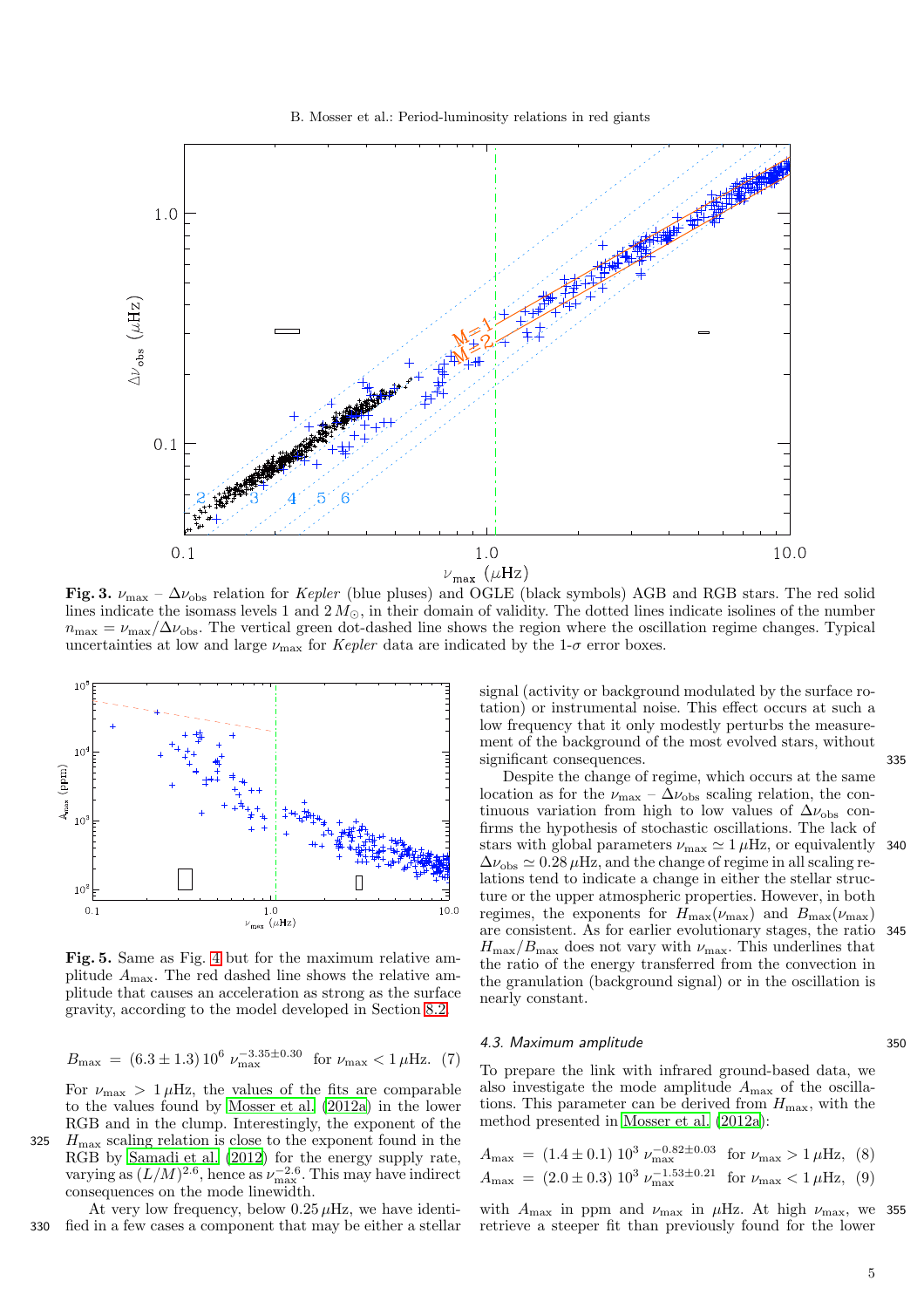part of the RGB (slope of  $0.71 \pm 0.01$ ). At low  $\nu_{\text{max}}$ ,  $A_{\text{max}}$ can also be directly measured in the time series since relative photometric variations are greater than 1 mmag for

360 red giants with  $\Delta \nu \leq 0.4 \mu$ Hz (Fig. [5\)](#page-4-1). Accordingly, we have estimated the mean amplitude  $\sigma_t$  of the oscillating signal: it directly compares to  $A_{\text{max}}$ . This extends the validity of the relation found in the RGB by [Hekker et al. \(2012\)](#page-13-26). Extrapolation of Eq. [\(9\)](#page-4-2) predicts  $A_{\text{max}} = 0.75$  for modes 365 with  $\nu_{\text{max}} \simeq 0.02 \,\mu\text{Hz}$  (periods about 580 days), hence a

peak-to-valley visible magnitude change of 1. We did not consider superimposing the OGLE data on the Kepler data in Figs. [4](#page-3-3) and [5](#page-4-1) since the different ways the data have been treated preclude a direct comparison.

370 In fact, DS10 already perform a comparison, based on the amplitude measure in the I band, which agrees with the scaling relations found for RGB stars observed by CoRoT and Kepler [\(Mosser et al. 2010;](#page-13-14) [Stello et al. 2010\)](#page-13-27).

# <span id="page-5-0"></span>5. Individual frequencies

375 The mode identification for red giant oscillations observed by CoRoT and Kepler is provided in an automated way by the universal red giant oscillation pattern [\(Mosser et al.](#page-13-11) [2011b\)](#page-13-11). It is based on the assumption that the nearhomology of red giant interior structure implies the ho-380 mology of the oscillation spectra, as verified by subsequent work (e.g., [Corsaro et al. 2012\)](#page-12-16). The method, up to now tested for  $\Delta \nu \geq 0.4 \mu$ Hz and validated by comparison with other methods [\(Hekker et al. 2011;](#page-13-28) [Verner et al. 2011](#page-13-29); [Kallinger et al. 2012;](#page-13-30) [Hekker et al. 2012](#page-13-26)), has been extrap-385 olated towards lower frequencies.

# 5.1. Parametrization of the spectrum

For red giants, it is useful to express the radial and lowdegree mode frequencies from the analytical expression [\(Mosser et al. 2011b\)](#page-13-11)

<span id="page-5-1"></span>
$$
390 \quad \nu_{n,\ell} = \left( n + \varepsilon_{\text{obs}} + \frac{\alpha_{\text{obs}}}{2} \left[ n - n_{\text{max}} \right]^2 + \frac{\ell}{2} - d_{0\ell} \right) \Delta \nu_{\text{obs}}.(10)
$$

The first three terms  $(n, \varepsilon_{obs},$  and the second-order correction in  $\alpha_{\rm obs}$ ) provide the expected mean location of the radial modes, independent of small modulations that are due to inner-structure discontinuities (e.g., [Miglio et al. 2010\)](#page-13-31). 395 Compared to the radial modes, the relative positions of dipole and quadrupole modes differ by the terms  $\ell/2 - d_{0\ell}$ .

The dimensionless term  $n_{\text{max}}$ , defined as  $\nu_{\text{max}}/\Delta\nu_{\text{obs}}$  –  $\varepsilon_{\text{obs}}$ , is introduced in Eq. [\(10\)](#page-5-1) to allow for the fact that the large separation  $\Delta \nu_{\rm obs}$  is measured in a frequency 400 range centered on  $\nu_{\text{max}}$ . The curvature term  $\alpha_{\text{obs}}$  expresses the second-order contribution of the asymptotic expansion. It varies as  $0.076/n_{\text{max}}$  for less-evolved red giants [\(Mosser et al. 2013\)](#page-13-15); this implies a significant gradient for low  $n_{\text{max}}$ , as high as 4%, of the frequency separation be-405 tween consecutive radial modes. We note that such a gradient is clearly observed in the spectra of M giants reported by [Tabur et al. \(2010\)](#page-13-7), which does not necessarily correspond to the gradient expressed by  $\alpha_{obs}$  since significant departure from the asymptotic expansion is expected at 410 very low radial order.

We chose to express the dependence of the parameters  $\varepsilon_{\text{obs}}$ ,  $\alpha_{\text{obs}}$ , and  $d_{0\ell}$  with a term  $\log_{10} \Delta \nu_{\text{obs}}$ , as in [Mosser et al. \(2011b\)](#page-13-11). Owing to the possibility that dipole



<span id="page-5-2"></span>Fig. 6. Typical Kepler spectra with low  $\Delta\nu_{\rm obs}$ . The mode identification is derived from the method presented in Section [5.](#page-5-0) Dotted lines indicate the expected location of radial modes. Modes at least eight times larger than the background (light-blue line) are labeled with their degree. The presence of multiple peaks corresponding to dipole modes indicates that they are mixed modes.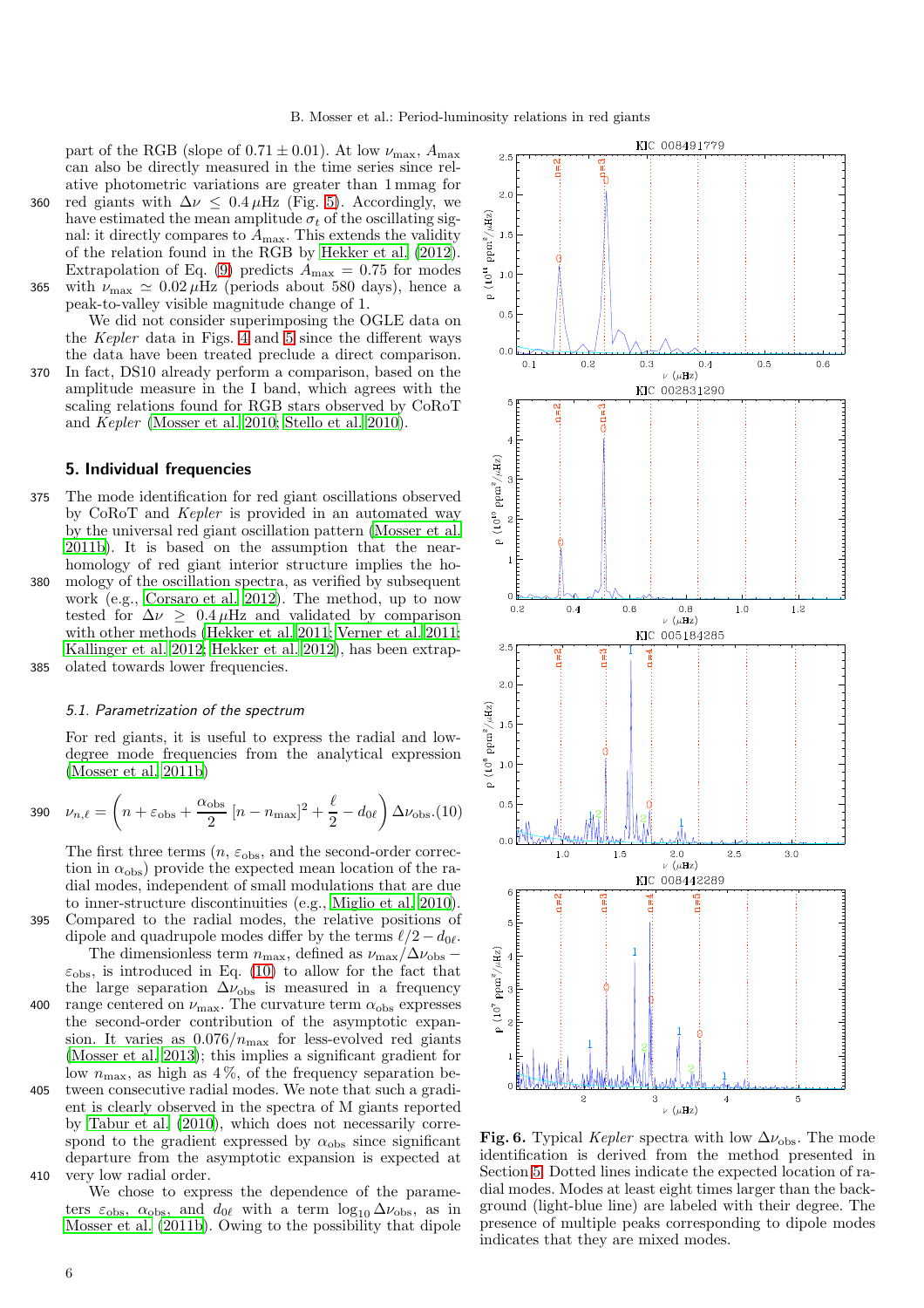

<span id="page-6-1"></span>Fig. 7. Relation  $\varepsilon_{obs}(\Delta \nu_{\rm obs})$  at low frequency. The dashed lines correspond to the fit proposed in Table [1,](#page-6-0) plus and minus the uncertainty, which mainly reflects the uncertainty on  $\Delta\nu_{\rm obs}$ . The horizontal dotted line shows the asymptotic value  $\varepsilon_{\rm as} = 1/4$ .



<span id="page-6-2"></span>Fig. 8. Variation in the terms  $\ell/2 - d_{0\ell}$  measuring the location of non-radial modes with respect to radial modes (Eq. [10\)](#page-5-1) in abscissa, with the observed large separation in ordinate. The term  $d_{00}$  in red, close to zero, indicates that the fit of  $\varepsilon_{\text{obs}}(\Delta \nu_{\text{obs}})$  is unbiased; 0.5 –  $d_{01}$  in blue shows a wide spread that may indicate the presence of mixed modes;  $-d_{02}$  is plotted in green. The size of the symbols is proportional to the percentage of energy in a given degree. The dashed lines correspond to the fits proposed in Table [1,](#page-6-0) plus or minus the frequency resolution.

modes behave as mixed modes, we did not fix their position 415 during the analysis. We also considered that the influence of rotation is negligible. Extrapolation from [Mosser et al.](#page-13-2) [\(2012b\)](#page-13-2) indicates that the transfer of angular momentum between the envelope and the core is efficient enough for ensuring very small splittings of the dipole modes either on 420 the upper RGB or on the AGB.

<span id="page-6-0"></span>Table 1. Fits of the low-degree ridges

|                         |   | fit $A_{\ell} + B_{\ell} \log \Delta \nu_{\rm obs}$     |                    |
|-------------------------|---|---------------------------------------------------------|--------------------|
|                         |   | Aι                                                      | Вı                 |
| $\varepsilon_{\rm obs}$ | 0 | $0.623 + 0.006$                                         | $0.599 + 0.015$    |
| $d_{01}$                |   | $-0.057 \pm 0.003$                                      | $0.070 \pm 0.007$  |
| $d_{02}$                | 2 | $0.162 + 0.002$                                         | $-0.013 \pm 0.004$ |
| $\alpha_{\rm obs}$      |   | $\overline{0.076}$ $\Delta \nu_{\rm obs}/\nu_{\rm max}$ |                    |

These fits are valid for observed large separations  $\Delta \nu_{\rm obs}$  in the range  $[0.1 - 2 \,\mu \text{Hz}]$ .



<span id="page-6-3"></span>Fig. 9. Dipole (dark blue +) and quadrupole mode (light blue diamonds) visibilities, as a function of the observed large separation. The horizontal lines indicate the respec-tive fits found by [Mosser et al. \(2012a\)](#page-13-10) at larger  $\Delta \nu_{\rm obs}$ . The vertical green dot-dashed line shows the region where the oscillation regime changes.

# 5.2. Mode identification

As already done by [Mosser et al. \(2011b\)](#page-13-11) for CoRoT RGB and red clump stars, the use of Eq. [\(10\)](#page-5-1) provides a refined measurement of  $\Delta \nu_{\rm obs}$  and allows complete identification of all low-frequency spectra. The extrapolation towards very 425 low frequencies was made possible by the continuous distribution of giants at all evolutionary stages. A few examples are shown in Fig. [6.](#page-5-2)

The efficiency of the method is proven by the capability of fitting all major peaks of the spectra, defined by a height- 430 to-background ratio over eight. The parameters of the fit were iteratively improved. This provides a small correction of the  $\varepsilon_{\text{obs}}(\Delta \nu_{\text{obs}})$  relation introduced by [Mosser et al.](#page-13-11)  $(2011b)$  $(2011b)$ , as plotted in Fig. [7.](#page-6-1)

From the radial modes actually identified with Eq. [\(10\)](#page-5-1), 435 we derived new values for the large separation and for the offset and provided a new fit of the radial-mode oscilla-tion pattern (Table [1\)](#page-6-0). An échelle diagram shows the efficiency of the method (Fig. [8\)](#page-6-2). All peaks with a height-tobackground ratio greater than eight are plotted. Glitches 440 are present, with a greater relative weight than at larger  $\Delta\nu_{\rm obs}$ , on the order of  $\pm 0.05 \Delta\nu_{\rm obs}$ . There is an indication that, even at low  $\Delta \nu_{\rm obs}$ , dipole modes appear to be mixed since more than one peak per radial order is often seen. However, their period spacing cannot be estimated since 445 the frequency resolution is not sufficient to resolve consecutive mixed orders. The size of the symbols in Fig. [8](#page-6-2) is proportional to the total energy integrated for each degree. From these measurements, we find that dipole modes dom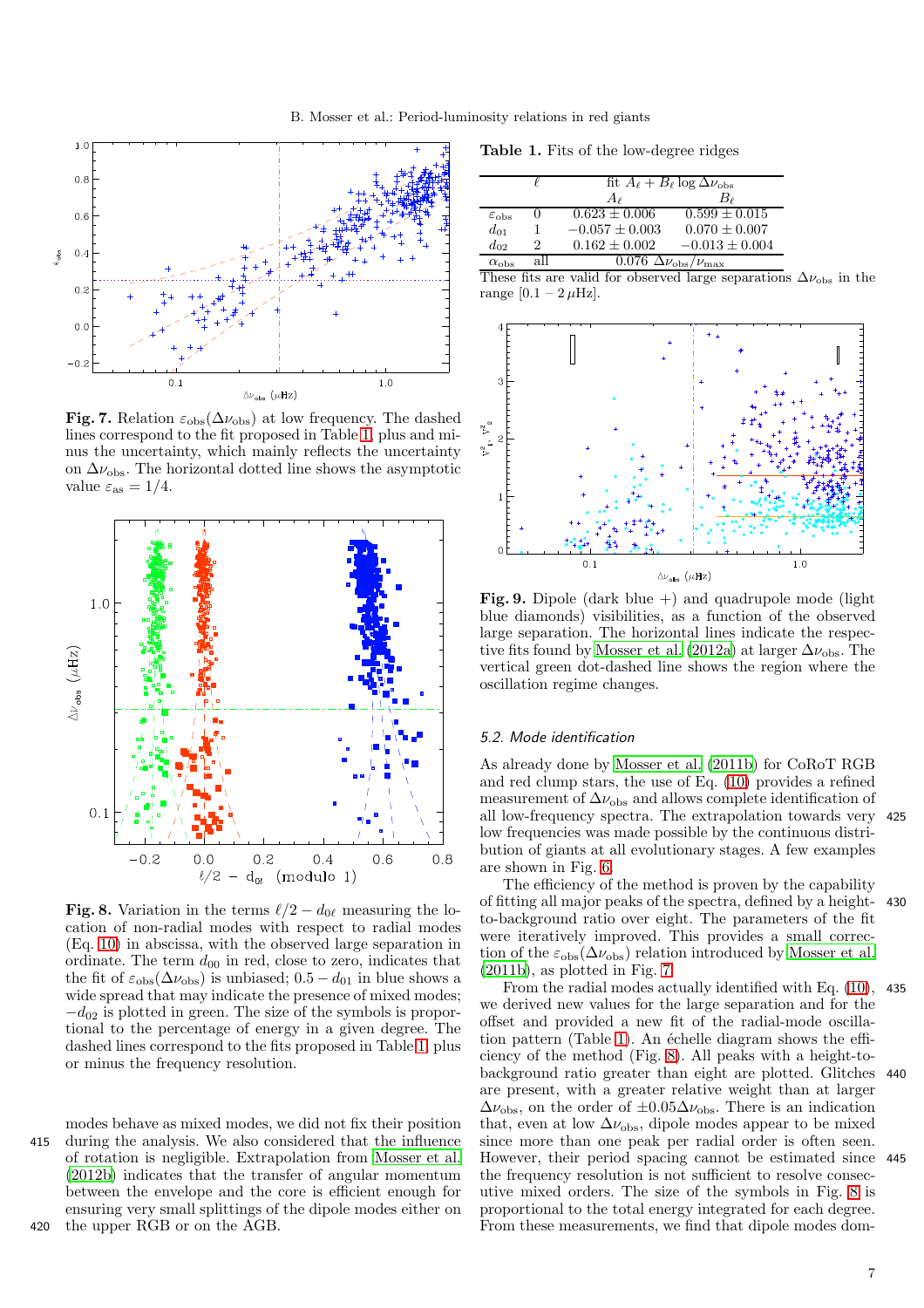450 inate at large  $\Delta \nu_{\rm obs}$ , whereas radial modes dominate at low  $\Delta\nu_{\rm obs}$ . The change in regime occurs again in the same region.

Mosser et al.  $(2013)$  have shown that Eq.  $(10)$  is a form equivalent to the asymptotic expansion, based on the ob-455 served value of the radial frequency separation, which is different from the asymptotic value. Here, we use it at very low radial order to provide the mode identification. An operative fit does not imply that the oscillation pattern follows the asymptotic expansion. In fact, a significant departure

460 to asymptotics is seen in the function  $\varepsilon_{\rm obs}$ , valid for  $\Delta\nu_{\rm obs}$ down to  $0.1 \mu$ Hz. According to the link between observed and asymptotic parameters, we should have  $\varepsilon_{\rm obs} \geq 1/4$ [\(Mosser et al. 2013\)](#page-13-15). This is clearly not the case since negative values of  $\varepsilon_{\rm obs}$  are found at very low  $\Delta\nu_{\rm obs}$ . In fact, 465 the deviation from the asymptotic pattern at radial orders as low as 2 is expected.

#### 5.3. Mode visibilities

The degrees of the observed modes could not, so far, be determined from ground-based microlensing surveys. 470 Observationally, most often only radial modes were searched for, even if the presence of non-radial modes was suspected. In luminous red giants, all non-radial modes suffer high radiative losses in stellar cores. However, for some (one for each  $\ell$  per radial mode), the efficient trapping in the

475 envelope ensures that these losses are negligible in the overall energy budget [\(Dupret et al. 2009](#page-12-17); [Dziembowski 2012\)](#page-12-14). The expected oscillation spectrum then again becomes as simple as in unevolved non-rotating stars.

- The location of radial modes and the resulting full iden-480 tification of the oscillation pattern in the Kepler data allows us to measure the visibilities of the modes, depending on the degree, with the method proposed by [Mosser et al.](#page-13-10) [\(2012a\)](#page-13-10). Visibilities measure the mean height of the modes associated to each degree, calibrated to the mean height 485 of radial modes. We did not search for  $\ell = 3$  modes since
- insufficient frequency resolution hampers their detection at low frequency. Our results are given in Fig. [9.](#page-6-3) We identify three regimes.
- For large separations over  $0.6 \mu$ Hz, the measured visibil-490 ities  $V_1^2$  and  $V_2^2$  have a mean value of about 1.5 and 0.6, respectively, in agreement with the measurements done at high  $\nu_{\text{max}}$  [\(Mosser et al. 2012a](#page-13-10)). Their distributions show a wide spread, which we identify as the result of the small numbers of significantly excited modes.
- 495 For large separations in the range  $[0.2 0.6 \,\mu\text{Hz}]$ , in the domain where we observed the change in regime of previous scaling relations, we note a huge spread of the visibility distributions. Again, we interpret this as a result of the stochastic excitation, amplified by the fact 500 that only a limited number of modes are visible. Most of the oscillation energy is often concentrated in one major peak, close to  $\nu_{\text{max}}$ , which can have any degree since radial and non-radial are simultaneously visible. The degree  $\ell_{\rm max}$  of this peak is associated to a dominant 505 visibility  $V_{\ell_{\text{max}}}^2$ .
- At lower large separations, we note a rapid decrease in the non-radial mode visibilities, both for dipole and quadrupole modes. For large separations below  $0.2 \mu$ Hz, the damping is severe, so that only radial modes subsist 510 with non-negligible amplitudes.

# 5.4. Large frequency separations in OGLE data

Large separations of oscillation spectra observed by the OGLE survey were obtained according to the parametriza-tion expressed by Eq. [\(10\)](#page-5-1). For  $\Delta \nu_{\rm obs}$  larger than 0.2  $\mu$ Hz, this new treatment did not modify the first guess of the 515 large separations obtained in Section [3.2.](#page-2-2) At very low  $\Delta\nu_{\rm obs}$ , we noted a small change between the large separations derived from the frequency difference between consecutive radial orders or from the fit of Eq. [\(10\)](#page-5-1). This change increases when the large separation decreases, and reaches 520 a value of about 15% at the lowest  $\Delta \nu_{\rm obs}$ .

This indicates that the almost constant large separation supposed in Eq. [\(10\)](#page-5-1) is only an approximation. At very low radial orders  $(n \leq 3)$ , a gradient is observed that is larger than the gradient inferred from the asymptotic expansion. 525 This gradient cannot be seen in Kepler data because of the poorer frequency resolution. The full characterization of the parametrization of the spectrum at very low radial orders will require a dedicated study, which is beyond the scope of this paper. 530

# <span id="page-7-0"></span>6. Identification of the period-luminosity sequences

Ground-based infrared survey results are most often presented with PL sequences. In this section, we first aim to verify that the solar-like oscillation pattern correspond to the PL sequences and to provide an unambiguous identi- 535 fication of the observed sequences. Second, we explore the consequence of this link.

#### 6.1. Seismic proxy of the luminosity

Assessing PL relations requires determining the periods and the luminosity. For field objects observed with Kepler, de- 540 termining the luminosity can be done indirectly. A proxy of the luminosity can be obtained from the black body relation. This requires the use of effective temperature, provided by the Kepler Input Catalog [\(Brown et al. 2011](#page-12-18)). From this catalog, we find that  $T_{\text{eff}}$  varies as  $\Delta \nu_{\text{obs}}^{0.068 \pm 0.011}$  545 for our cohort of red giants.

From the black body relation and the  $\nu_{\text{max}}$  scaling relation [\(Belkacem et al. 2011](#page-12-19)), the luminosity scales as  $L \propto M T_{\text{eff}}^{7/2} \nu_{\text{max}}^{-1}$ . Since  $\nu_{\text{max}}$  suffers from large uncertainties, we prefer to use the proxy 550

<span id="page-7-1"></span>
$$
L \propto M^{2/3} \; T_{\text{eff}}^4 \; \nu_0^{-4/3},\tag{11}
$$

with the dynamical frequency  $\nu_0$  for scaling as  $\sqrt{M/R^3}$ . We prefer not to use the asymptotic large separation  $\Delta \nu_{\rm as}$ , since an asymptotic value of the large separation is not useful at such low orders. 555

Equation [\(11\)](#page-7-1) is based on the assumption that  $\nu_{\text{max}} \propto$  $\nu_0^{3/4}$ . At this stage, we are not able to relate  $\nu_0$  and  $\Delta \nu_{\rm obs}$ , but first assume that they are comparable. We have plotted  $\Delta\nu_{\rm obs}^{-4/3}$  as a function of the periods of the observed radial modes (Fig. [10\)](#page-8-0). Doing so is in practice equivalent 560 to supposing that all stars have the same mass. This is justified because the oscillation pattern hardly depends on the stellar mass [\(Xiong & Deng 2007\)](#page-13-32). For our set of data, we may assume that the mean stellar mass is of about  $1.3 M_{\odot}$ , according to the mean value derived for the co- 565 hort of red giants observed at higher  $\nu_{\text{max}}$  [\(Kallinger et al.](#page-13-20) [2010;](#page-13-20) [Mosser et al. 2012c\)](#page-13-1).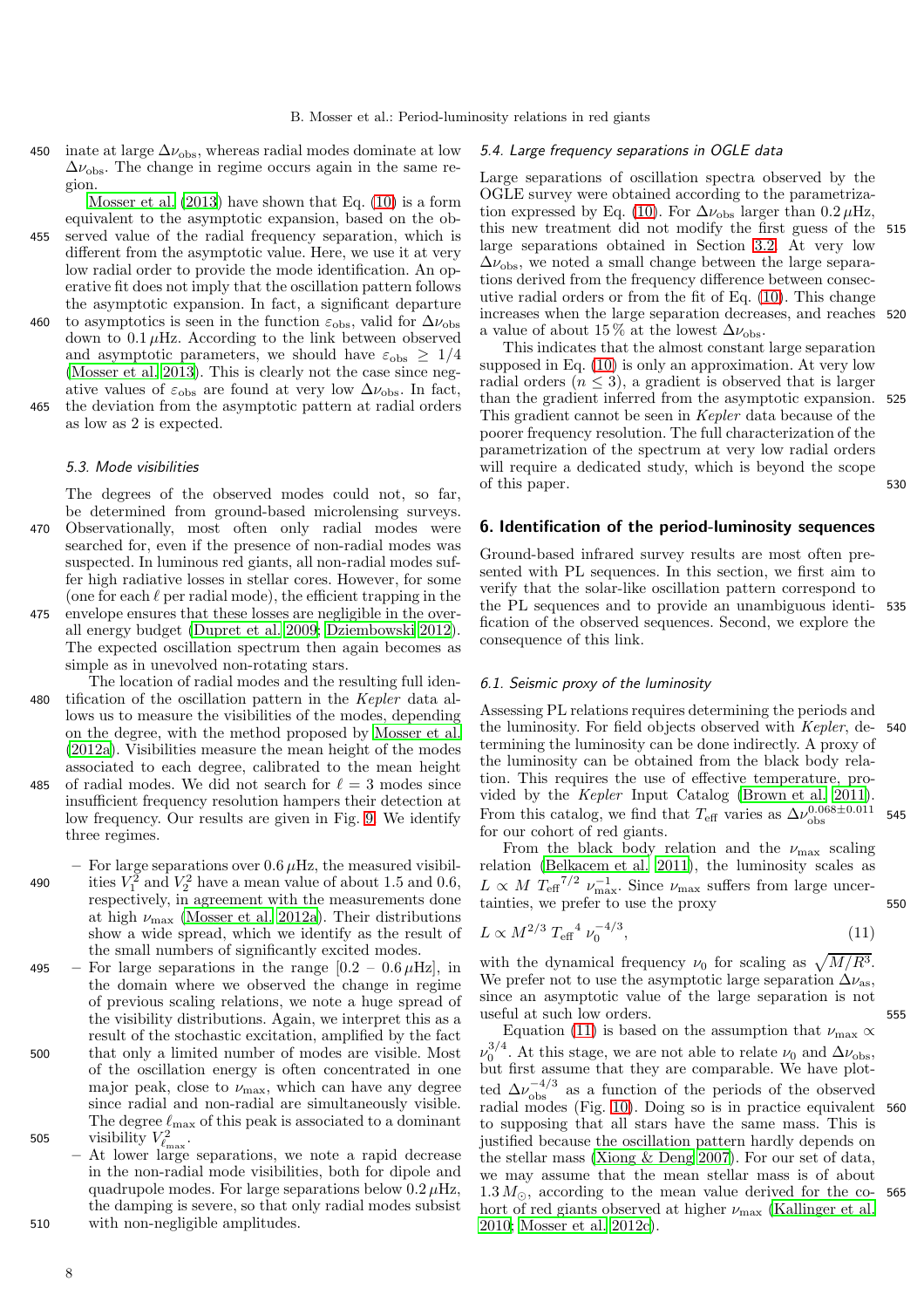

<span id="page-8-0"></span>Fig. 10. PL relations of radial modes of AGB and RGB stars observed with Kepler (blue pluses) and OGLE (black symbols). The proxy of the luminosity is derived from the estimate  $\Delta\nu_{\rm obs}^{-4/3}$ . Each sequence, corresponding to a fixed radial order, is fitted with the model provided by Eq. [\(10\)](#page-5-1) (gray solid lines). The thick red line, provided by  $\nu_{\text{max}} \simeq 1/P$ , indicates the the location of ratio  $n_{\text{max}} = \nu_{\text{max}}/\Delta \nu - \varepsilon_{\text{obs}}$ . The blue dashed line corresponds to the tip of the RGB. The horizontal green dot-dashed lines shows the region where the oscillation regime changes.

<span id="page-8-1"></span>Table 2. Equivalence between solar-like oscillations (labeled with the radial order  $n$ ) and PL sequences

| $\, n$         | sequences                  | pulsations                                  |
|----------------|----------------------------|---------------------------------------------|
|                | 01                         | fundamental of semi-regular variables (SRV) |
| $\overline{2}$ | b2                         | 1st overtone of SRV                         |
| 3              | $b_3$                      | 2nd overtone of SRV                         |
|                |                            |                                             |
|                | $n_{\rm max} \simeq 8$     | clump stars                                 |
|                | $n_{\text{max}} \simeq 15$ | lower RGB                                   |
|                | $n_{\text{max}} \simeq 22$ | Sun                                         |
|                |                            |                                             |

### 6.2. Identification of the sequences

The identification of the PL relations (as in Fig. 1 of S07) 570 can be obtained at this stage, following the stellar evolution from the high- $\Delta\nu_{\rm obs}$  region, where pulsations are precisely depicted, down to lower values where OSARG oscillations are seen. The construction of a PL diagram with  $\Delta\nu_{\rm obs}^{-4/3}$ as a proxy of the luminosity provides a unique solution for

575 identifying the sequences observed in PL relations (Fig. [10\)](#page-8-0). We note that, apart from a few points that represent fewer than 0.5 % of the measured periods, all periods fit the theoretical ridges. The OGLE sequences  $b_2$  and  $b_3$  closely correspond to the sequences with radial orders 2 and 3,

580 respectively. This proves that the identification proposed by DS10 is correct. Oscillations in OSARG, and more generally in semi-regular variables (SRV), are solar-like oscillations. A summary of the identification of the sequences observed in SRV is given in Table [2.](#page-8-1)

### 6.3. Period-luminosity relation in the K band 585

Usually, PL relations are expressed either with the brightness in the K bandwidth or with a Wesenheit index for avoiding reddening issues [\(Madore 1982](#page-13-33)). Here, we intend to calibrate PL relations with the K magnitude. It depends on the effective temperature, with an exponent 590  $k = \text{dlog} L_{\text{K}}/\text{dlog} T$ , derived from the black body radiance, in the range [1.9, 2.1] for the effective temperatures in the sample of stars (Table [3\)](#page-9-1). We consider  $\langle k \rangle \simeq 2.04$  as a reliable mean value in the relation between the brightness  $L_K$ in the K band and the large separation  $\nu_0$ . At fixed mass, 595 we then have from Eq. [\(11\)](#page-7-1)

$$
\operatorname{dlog} L_{\text{K}} = -\frac{4}{3} \operatorname{dlog} \nu_0 + \langle k \rangle \operatorname{dlog} T_{\text{eff}}.
$$
 (12)

Here, we need to introduce a relation between  $\Delta \nu_{\rm obs}$  and  $\nu_0$ , which we empirically choose to write as a power law:

<span id="page-8-3"></span>
$$
d\log \nu_0 = \gamma \, d\log \Delta \nu_{\rm obs}.\tag{13}
$$

The exponent  $\gamma$ , presumably close to 1, remains unknown at this stage. From the KIC temperatures [\(Brown et al.](#page-12-18) [2011\)](#page-12-18), we derive the mean relation between  $T_{\text{eff}}$  and  $\Delta \nu_{\text{obs}}$ :

$$
d\log T_{\text{eff}} = t \, \text{dlog}\, \Delta \nu_{\text{obs}},\tag{14}
$$

with  $t$  about 0.068. Finally, we can derive the evolution 605 of the magnitude in the K band with the observed large separation:

<span id="page-8-2"></span>
$$
dK = 2.5 \left(\frac{4}{3} \gamma - \langle k \rangle t\right) d\log \Delta \nu_{\rm obs}.
$$
 (15)

9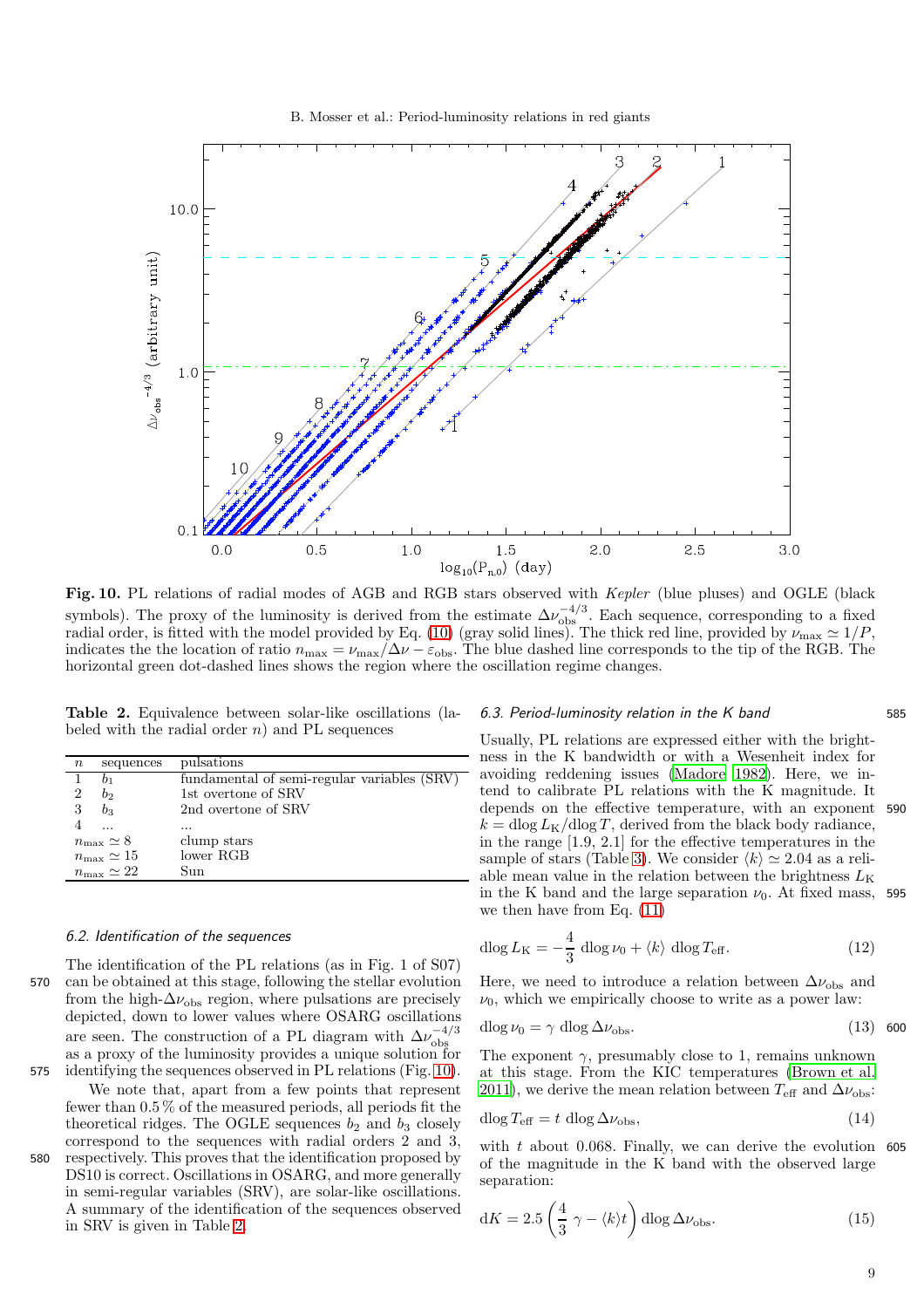**Table 3.** Exponent  $\langle k \rangle$  in the K band

<span id="page-9-1"></span>

| $T_{\rm eff}$  |      | $k(\lambda)$ |      | $\langle k \rangle$ |
|----------------|------|--------------|------|---------------------|
| (K)            | 2.0  | 2.2          | 2.4  |                     |
| 3800           | 2.23 | 2.10         | 1.99 | 2.10                |
| 4000           | 2.16 | 2.03         | 1.93 | 2.04                |
| 4200           | 2.09 | 1.97         | 1.88 | 1.98                |
| $4700$ (clump) | 1.95 | 1.85         | 1.77 | 1.86                |

Table 4. Sequences in the period-luminosity diagram

<span id="page-9-3"></span>

| $radian$ order $n$     |          | 2        | 3        |
|------------------------|----------|----------|----------|
| slope $p_n$            | $-0.847$ | $-0.902$ | $-0.932$ |
| $LMC$ sequence $(S07)$ | b1       | b۰       | $b_3$    |
| $dK_S/dlog P_n$        | $-3.34$  | $-3.58$  | $-3.72$  |
| $\gamma_n$             | 1.16     | 1.10     | 1.07     |
| SMC sequence (S07)     | b1       | b۰       | bз       |
| $dK_S/dlog P_n$        | $-3.56$  | $-3.88$  | $-4.40$  |
| $\gamma_n$             | 1.22     | 1.18     | 1.25     |

This relation is established following the variation in the 610 observed large frequency separation  $\Delta \nu_{\rm obs}$ . It is therefore representative of stellar evolution and does not correspond to any PL sequence. In a next step, we have to retrieve the PL relation for each observed sequence.

#### 6.4. Period-luminosity sequences in the K band

- 615 The PL relations are a given set of different observed sequences, each supposedly corresponding to a fixed radial order n. We note  $\Delta K_n$  the variation in the magnitude along the sequence corresponding to radial order  $n$ . We have to consider the difference between the slopes of the PL se-
- 620 quences (at fixed radial order) and the slope following stellar evolution (with the radial orders  $n$  of the observable modes evolving as  $n_{\text{max}}$ ). With the proxy of the luminos-ity plotted in Fig. [10](#page-8-0) and with  $\nu_{\text{max}}^{-1}$  being considered as representative of the mean period observed, we derive

$$
625 \quad \text{dlog}\,P \simeq -\text{dlog}\,\nu_{\text{max}} = -p_n \,\frac{\text{dlog}\,\nu_{\text{max}}}{\text{dlog}\,\Delta\nu_{\text{obs}}} \,\,\text{dlog}\,P_n,\tag{16}
$$

where the derivatives  $p_n$  of the relations  $P_n = 1/\nu_{n,0}$ , defined by

$$
d\log \Delta \nu_{\rm obs} = p_n \, d\log P_n,\tag{17}
$$

are estimated from Eq. [\(10\)](#page-5-1). The relation between stellar 630 evolution and individual sequences is thus expressed by

<span id="page-9-2"></span>
$$
\frac{\mathrm{d}K_n}{\mathrm{dlog}\,P_n} = -p_n \left. \frac{\mathrm{dlog}\,\nu_{\text{max}}}{\mathrm{dlog}\,\Delta\nu_{\text{obs}}} \frac{\mathrm{d}K}{\mathrm{dlog}\,P} \right|_{n_{\text{max}}}.\tag{18}
$$

From Eqs [\(15\)](#page-8-2)-[\(18\)](#page-9-2), we finally obtain the variation in the K magnitude with period on a given sequence:

<span id="page-9-4"></span>
$$
\Delta K_n \propto -2.5 \ p_n^2 \left(\frac{4}{3} \ \gamma - \langle k \rangle t\right) \frac{\mathrm{dlog} \ \nu_{\text{max}}}{\mathrm{dlog} \ \Delta \nu_{\text{obs}}} \ \Delta \log P_n. \tag{19}
$$

635 With this result, it is now possible to interpret the slopes  $\Delta K_n/\Delta \log P_n$  reported by S07. In Table [4,](#page-9-3) we derive a mean value  $\gamma$  for the sequences  $n = 1$  to 3 observed by S07 in the Magellanic Clouds.

<span id="page-9-6"></span>

| Κ       | $\nu_{\rm max}$ | $\Delta \nu_{\rm obs}$ | $\nu_0$        | $T_{\rm eff}$  | $\gamma$ | k    | $_{R_0}$      |
|---------|-----------------|------------------------|----------------|----------------|----------|------|---------------|
|         | $(\mu Hz)$      | $(\mu Hz)$             | $(\mu Hz)$     | $(\mathrm{K})$ |          |      | $(R_{\odot})$ |
| $-8.55$ | 0.05            | 0.024                  | 0.016          | 3355           | 1.21     | 2.28 | 929           |
| $-8.06$ | 0.07            | 0.033                  | 0.023          | 3422           | 1.21     | 2.25 | 666           |
| $-7.58$ | 0.11            | 0.044                  | 0.033          | 3489           | 1.21     | 2.22 | 477           |
| $-7.10$ | 0.15            | 0.059                  | 0.047          | 3557           | 1.20     | 2.20 | 342           |
|         |                 |                        | Tip of the RGB |                |          |      |               |
| $-6.63$ | 0.22            | 0.080                  | 0.067          | 3626           | 1.19     | 2.17 | 246           |
| $-6.16$ | 0.32            | 0.108                  | 0.095          | 3695           | 1.17     | 2.14 | 177           |
| $-5.70$ | 0.46            | 0.145                  | 0.134          | 3763           | 1.14     | 2.12 | 128           |
| $-5.26$ | 0.66            | 0.195                  | 0.187          | 3833           | 1.11     | 2.09 | 94.9          |
| $-4.83$ | 0.94            | 0.262                  | 0.260          | 3905           | 1.08     | 2.07 | 71.4          |
| $-4.42$ | 1.36            | 0.353                  | 0.356          | 3979           | 1.05     | 2.05 | 55.2          |
| $-4.02$ | 1.98            | 0.475                  | 0.486          | 4057           | 1.03     | 2.02 | 43.7          |
| $-3.63$ | 2.91            | 0.640                  | 0.659          | 4138           | 1.02     | 2.00 | 35.2          |
| $-3.24$ | 4.30            | 0.861                  | 0.890          | 4223           | 1.01     | 1.97 | 28.8          |
| $-2.85$ | 6.38            | 1.16                   | 1.20           | 4309           | 1.01     | 1.95 | 23.7          |
| $-2.47$ | 9.48            | 1.56                   | 1.62           | 4398           | 1.00     | 1.93 | 19.6          |
| $-2.09$ | 14.1            | $2.10\,$               | 2.18           | 4489           | 1.00     | 1.91 | 16.2          |
| $-1.70$ | 21.0            | $2.83\,$               | 2.94           | 4583           | 1.00     | 1.88 | 13.5          |
| $-1.32$ | $31.3\,$        | 3.80                   | 3.95           | 4678           | 1.00     | 1.86 | 11.2          |

Variation with the K magnitude of the mean global seismic parameters and of the parameters used for the relation between the large separation  $\Delta v_{\rm obs}$  and  $v_0$ .  $R_0$  is the stellar radius derived from the scaling relation based on  $\nu_0$ .



<span id="page-9-5"></span>Fig. 11. Ratio  $\nu_0/\Delta\nu_{\rm obs}$  as a function of  $\Delta\nu_{\rm obs}$ , scaled according to the calibration derived from ground-based PL relations. The dashed line indicates the 1:1 relation. The vertical green dot-dashed lines shows the region where the oscillation regime changes.

# <span id="page-9-0"></span>7. Calibration of the period-luminosity relation

From the identification of the sequences, we can derive the 640 factor  $\gamma = \text{dlog }\nu_0/\text{dlog }\Delta\nu_{\text{obs}}$ . Firstly, this opens the possibility of measuring the mean stellar density from seismic analysis in non-asymptotic conditions, under the hypothesis that the scaling relation between  $\nu_{\text{max}}$  and the acoustic cutoff frequency is valid. Secondly, we can integrate Eq. [\(15\)](#page-8-2). 645

### 7.1. Calibration of the mean stellar density

We have derived estimates  $\gamma_n$  of  $\gamma$  for each sequence, according to Eq. [\(19\)](#page-9-4). Results are shown in Table [4.](#page-9-3) We note a relative agreement better than  $3\%$  between the coefficients  $\gamma_n$  for the LMC and SMC separately, even if we do 650

Table 5. Absolute seismic calibration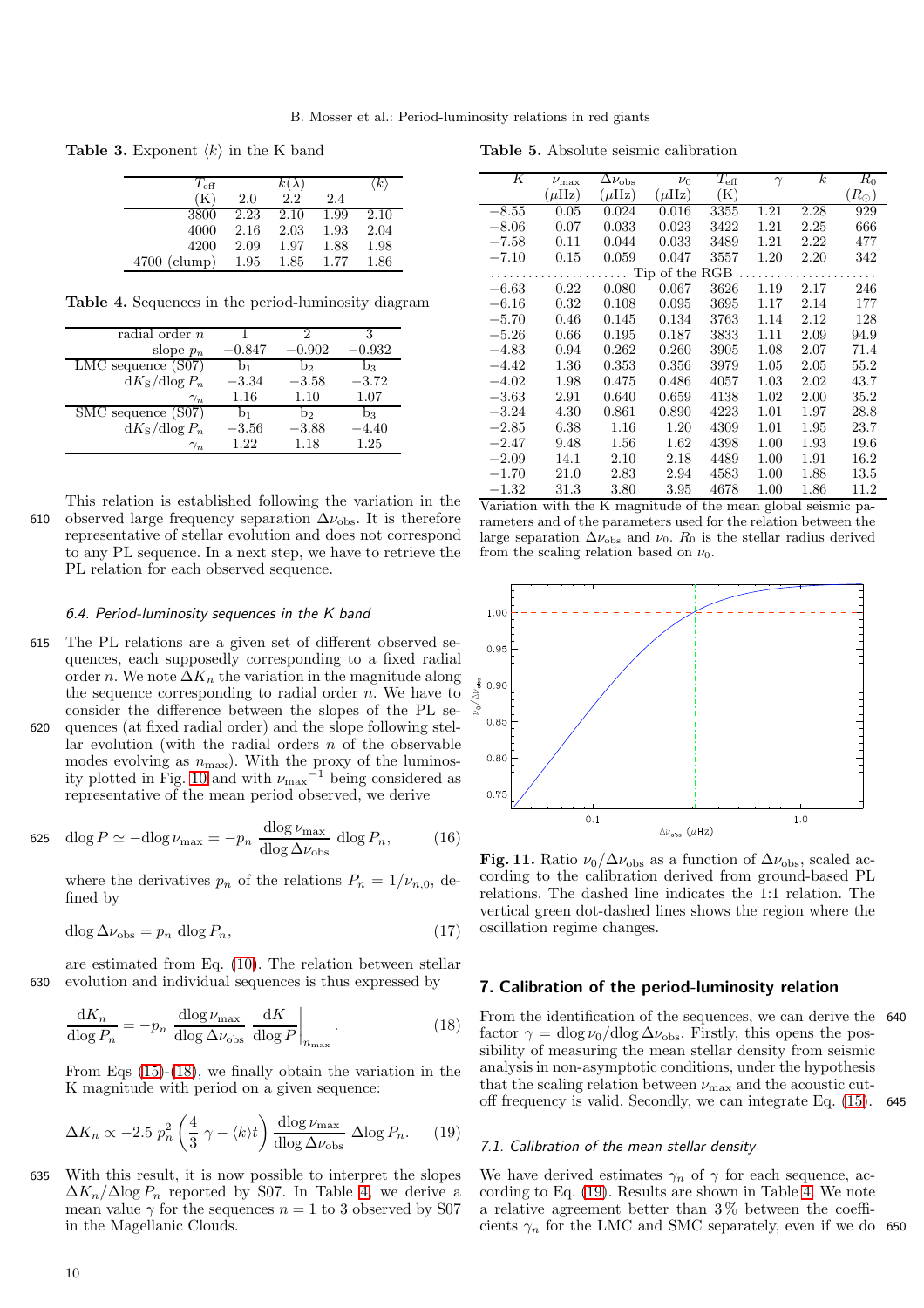

<span id="page-10-3"></span>Fig. 12. Synthetic PL relations as proposed in Fig. [10,](#page-8-0) but calibrated in K magnitude. Dipole modes (dashed lines) are included for observed large separations down to  $0.1 \mu$ Hz. PL relations have been extrapolated towards bright magnitudes and long periods. The dotted lines delimit the region of Kepler observations with  $\nu_{\rm max} \geq 0.15 \,\mu{\rm Hz},$  and of OGLE observations with  $\nu_{\text{max}} \leq 0.6 \,\mu\text{Hz}$ . Sequences A, B, and C' identified at high luminosity by S07 are indicated.

not interpret the 7 % differences of the slopes reported in the SMC and LMC by S07.

Since the dependence of  $\gamma_n$  in n is less than the uncertainties, we consider that the mean value of the  $\gamma_n$  is 655 representative of the scaling relation relating  $\nu_0$  to  $\Delta\nu_{\text{obs}}$ at very low frequency:

<span id="page-10-1"></span>
$$
\gamma \simeq 1.17 \pm 0.08. \tag{20}
$$

That the observed coefficient  $\gamma$  is close to unity indicates that  $\Delta \nu_{\rm obs}$  provides a good proxy of a  $\nu_0$ . However, 660 non-negligible divergence between these large separations may appear when integrating Eq. [\(13\)](#page-8-3) with the result of Eq.  $(20)$ .

We have built an empirical relation between the observed spacing  $\Delta \nu_{\rm obs}$  and the dynamical frequency  $\nu_0$ , 665 which assumes a smoothly varying  $\gamma$  coefficient between the different regimes depending on stellar evolution. For the most-evolved stages, at very low  $\Delta\nu_{\rm obs}$ , the value of  $\gamma$ is given by Eq. [\(20\)](#page-10-1); for less-evolved stages, at larger  $\Delta\nu_{\rm obs}$ , it corresponds to  $\nu_0 \simeq \Delta \nu_{\rm as} \simeq 1.038 \Delta \nu_{\rm obs}$  [\(Mosser et al.](#page-13-15) 670 [2013](#page-13-15)). The resulting model is shown in Fig. [11.](#page-9-5) We have imposed the change of regime (i.e. a smoothed change of  $\gamma$ ) at  $\Delta\nu_{\rm obs} = 0.3 \,\mu$ Hz, in agreement with the observation. This toy model is only a possible solution, so it awaits a theoretical justification. We use it in Section [7.3](#page-10-2) to investigate

# 675 the consequences of the scaling provided by Eq. [\(20\)](#page-10-1).

### 7.2. New calibration

With the determination of  $\gamma$ , it becomes possible to integrate Eq. [\(15\)](#page-8-2), in order to relate the K magnitude to the observed large separation. We have based the calibration 680 in  $K$  on the sequences measured in the Large Magellanic Cloud by Soszynski et al. (2007), taking the distance modulus  $\mu_{LMC} = 18.49$  into account (Pietrzyński et al. 2013). The variations in the parameter  $\gamma$  allow us to integrate the evolution from the range where OGLE measurements are 685 made, encompassing the tip of the RGB (K magnitude of

−6.8 in the solar neighborhood, according to [Tabur et al.](#page-13-35) [2009\)](#page-13-35), to the red clump (K magnitude about  $-1.57$ , according to [van Helshoecht & Groenewegen 2007\)](#page-13-36).

Table [5](#page-9-6) shows different variables used for the calibration: frequency  $\nu_{\text{max}}$ , effective temperature, and parameters used for integrating Eq. [\(15\)](#page-8-2). We estimate that the uncertainty of the calibration in  $K$  is about 0.25. The PL sequences plotted in Fig. [12](#page-10-3) take this calibration into account. At low luminosity, sequences show a smooth curvature, which is not depicted by the linear slope (in log 695 scale) reported by previous work since it occurs at periods that are too short. In the OSARG domain, the sequences are drawn by the decrease in the radial frequencies with stellar evolution. When an RGB or AGB star evolves, its large separation decreases and the observable radial orders 700 decrease, too, from a mean value  $n_{\text{max}} \simeq 8$  at the clump down to  $n_{\text{max}} \simeq 3$  at the tip of the RGB, and down to  $n = 2$ or 1 for the most evolved semi-regular variables. We note that the models of T13 do not reproduce this scheme, since their theoretical sequences are not parallel to the observed 705 sequences.

At this stage, this seismic calibration is the same for RGB and AGB stars, unlike classical PL relations [\(Kiss & Bedding 2003\)](#page-13-37). Further observations of the red giants at known distance will help improve the calibration, 710 and more modeling will help for understanding it.

### <span id="page-10-2"></span>7.3. Scaling relations

Previous asteroseismic work has shown that estimates of the stellar mass and radius can be derived from seismic scaling relations (e.g., [Kallinger et al. 2010;](#page-13-20) [Mosser et al.](#page-13-14) 715 [2010\)](#page-13-14). Continuing efforts are being made for improving the accuracy of these relations: calibration with gridbased modeling [\(White et al. 2011\)](#page-13-38), correction for evolution [\(Miglio et al. 2012\)](#page-13-39), correction of bias, and calibration resulting from the comparison of modeled stars and second- 720 order asymptotic information [\(Mosser et al. 2013](#page-13-15)).

In this work, we propose a similar scaling relation, but derived from the determination of  $\nu_0$  provided by *Kepler* and ground-based observations. Results for the variation in the mean stellar radius with evolution are shown in Table [5.](#page-9-6) 725 The ratio  $\nu_0/\Delta\nu_{\rm obs}$ , which is supposed to be close to 1.04 in the red giant regime corresponding to the lower RGB [\(Mosser et al. 2013\)](#page-13-15), decreases significantly when the frequency decreases. As a consequence, scaling relations using  $\Delta\nu_{\rm obs}$  are only approximate. Further modeling, similar to 730 [White et al. \(2011](#page-13-38)), will help for investigating this in more detail and for tightening the link between  $\Delta \nu_{\rm obs}$  and  $\nu_{0}$ .

# <span id="page-10-0"></span>8. Discussion

In this section, we intend to show how the stochastic nature of solar-like oscillations helps for understanding some 735 characteristics of PL features. Firstly, the amplitudes of the oscillations can explain the emergence of significant mass loss. More speculative results concern the determination of the stellar evolutionary status and the nature of the change of regime detected below the tip of the RGB. Last but not 740 least, we investigate how this work and all the information compiled by PL analysis can interact to provide refined distance scales.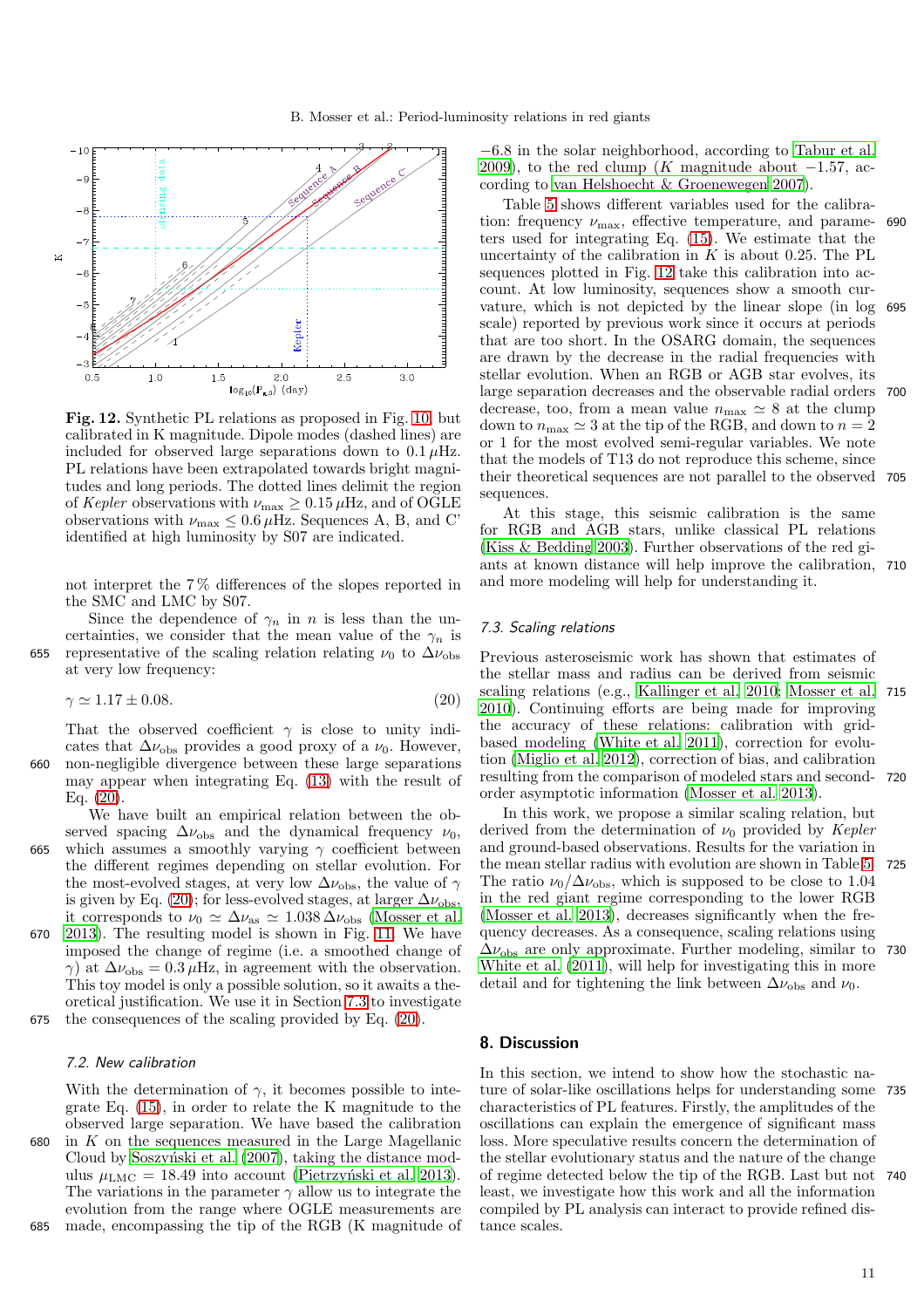### 8.1. Stochastic oscillations versus Mira variability

- 745 With statistical arguments, [Christensen-Dalsgaard et al.](#page-12-8) [\(2001\)](#page-12-8) have suggested that oscillations in semi-regular variables are stochastically excited. A similar conclusion was reached by Bedding et al.  $(2005)$  for the star  $L_2$  Puppis. Further work by DS10 and T13 has shown that PL rela-
- 750 tions are drawn by stochastically excited oscillations. Here, the identification of PL relations with solar-like oscillations confirms this. The measurements of complex visibility function, with clear contributions of non-radial modes, reinforce this interpretation.
- 755 Semi-regular variables are red giants on the RGB or AGB. Semi-regularity is due to the small number of stochastically excited oscillation modes that are observed. Their complex beating and evolution with time are enough for explaining the changes. The scaling relation of  $A_{\text{max}}$
- 760 (Eq. [9\)](#page-4-2), translated in magnitude variation, fits with microlensing results (e.g., [Derekas et al. 2006;](#page-12-21) [Nicholls et al.](#page-13-40) [2010](#page-13-40)). We note that variations of about one magnitude for oscillation periods about 500 days are compatible with the extrapolation of the scaling relation of  $A_{\text{max}}$ . However, 765 much larger amplitudes, as reported by [Fraser et al. \(2005\)](#page-12-11), cannot be explained.

As expected, the Mira variability, with amplitudes of a few magnitudes, cannot be interpreted in terms of solar-like oscillation pressure modes. As stars in the instability strip,

770 the Mira stars seem to obey a specific oscillation pattern, which does not correspond to solar-like oscillations. At this stage, it is not possible to provide an unambiguous identification of the radial order and degree of sequences C and D identified by ground-based measurements (S07).

# <span id="page-11-0"></span>775 8.2. Perturbation to hydrostatic equilibrium and mass loss

The measurement of the maximum amplitude  $A_{\rm max}$  has shown that high values are attained when stars climb the AGB. The link between the maximum amplitude and the relative displacement  $\delta R/R$  helps us understand the result

780 of [Glass et al. \(2009](#page-12-22)), who state that massive mass loss is seen for main periods longer than 60 days (corresponding to  $\nu_{\text{max}} \simeq 0.2 \,\mu\text{Hz}$ ).

The surface gravity can be expressed as a function of the large separation as

$$
785 \quad g = \frac{\mathcal{G}M}{R^2} \simeq (\alpha \Delta \nu_{\rm obs})^2 \ R, \tag{21}
$$

with  $\alpha \simeq 3.6$  according to a mean estimate derived from our work. The acceleration of the oscillation associated to a displacement  $\delta R$  is related to  $\nu_{\text{max}}$  by

$$
a = (2\pi\nu_{\text{max}})^2 \delta R. \tag{22}
$$

790 Equality between  $a$  and  $g$  is reached when

$$
\frac{\delta R}{R} \simeq \frac{0.36}{n_{\text{max}}^2}.\tag{23}
$$

In the K band, the relative brightness fluctuations depend on the relative Lagrangian radius and temperature variations

$$
795 \quad \frac{\delta L_{\rm K}}{L_{\rm K}} = 2 \frac{\delta R}{R} + \langle k \rangle \frac{\delta T_{\rm eff}}{T_{\rm eff}}.
$$
\n
$$
\tag{24}
$$

As seen in Section [4.3,](#page-4-3) the maximum value of  $\delta L_{\rm K}/L_{\rm K}$  corresponds to the maximum amplitude  $A_{\text{max}}$  derived from the power spectrum. In adiabatic conditions, the relative brightness variation reduces to the temperature contribution. This results from the fact that the relative radius and 800 effective temperature Lagrangian changes are related by

<span id="page-11-1"></span>
$$
\frac{\delta R}{H_{\rm p}} = -\frac{\Gamma_1}{\Gamma_1 - 1} \frac{\delta T_{\rm eff}}{T_{\rm eff}},\tag{25}
$$

where  $\Gamma_1$  is the local adiabatic exponent, and  $H_p$  the pressure scale height (e.g., [Mosser 1995\)](#page-13-41). In a spherically symmetric unperturbed star, the pressure scale height in the 805 photosphere is much less than the stellar radius, which explains that  $A_{\text{max}} \simeq \langle k \rangle |\delta T_{\text{eff}}/T_{\text{eff}}|$ . However, in conditions where  $T_{\text{eff}}$  presents important relative variation, hydrostatic equilibrium may not be met in the upper envelope, so that Eq.  $(25)$  may be not valid. 810

We therefore investigated the case where the term  $\delta R/R$  significantly contributes to  $A_{\text{max}}$ . The relation  $A_{\text{max}} = 2 |\delta R/R|$ , superimposed on the observed amplitudes (Fig. [5\)](#page-4-1), then helps to quantify the results of Glass et al.  $(2009)$ : the observed maximum amplitude corresponding to  $a = g$  occurs for  $\nu_{\text{max}} \simeq 0.2 \,\mu \text{Hz}$ . The quantitative coincidence is puzzling and shows that the possible disruption of the external layers of evolved red giants has to be investigated. Qualitatively, efficient mass loss certainly occurs when the oscillation amplitude in the external lay- 820 ers is large enough for imposing an oscillation acceleration comparable to the surface gravity. As a result, the uppermost regions are no longer firmly linked to the envelope and can be easily ejected.

### 8.3. AGB versus RGB 825

In S07, sequences labeled with  $a$  (respectively  $b$ ) correspond to stars on the AGB (respectively on the RGB). We tried to test different ways able to similarly disentangle AGB from RGB stars with Kepler asteroseismic data.

[Bedding et al. \(2011](#page-12-3)) and [Mosser et al. \(2011a\)](#page-13-0) have 830 shown that mixed modes provide a discriminating test between RGB and clump stars. Unfortunately, the impossibility of measuring mixed-mode spacings at low  $\Delta\nu_{\rm obs}$  precludes a similar use for identifying the evolutionary status. Independent of the mixed mode pattern, the exact loca- 835 tion of the radial modes also helps distinguish RGB from red clump stars [\(Kallinger et al. 2012\)](#page-13-30). At the moment, we lack information on the fine structure of the oscillation spectra in the upper RGB to perform a similar investigation. Because AGB stars have higher  $T_{\text{eff}}$  than RGB stars, we 840 also tried to compare the oscillation patterns depending on  $T_{\text{eff}}$ , but failed to identify firm signatures.

At this stage, we are left with a degeneracy between the oscillation spectra of AGB and RGB stars observed with *Kepler*. The comparison with ground-based observa- 845 tions will help remove it.

# 8.4. Regime change

We have seen many changes occurring around  $\nu_{\text{max}} \simeq$  $1 \mu$ Hz. At this stage, we have no definitive explanation. We may imagine that non-linear effects become strong enough 850 when  $A_{\text{max}}$  is larger than 10<sup>-3</sup>. Alternatively, if a majority of AGB stars are seen at this stage, this could be the signature of the third dredge-up. Such a signature could explain the lack of stars, since the input of heavy elements in the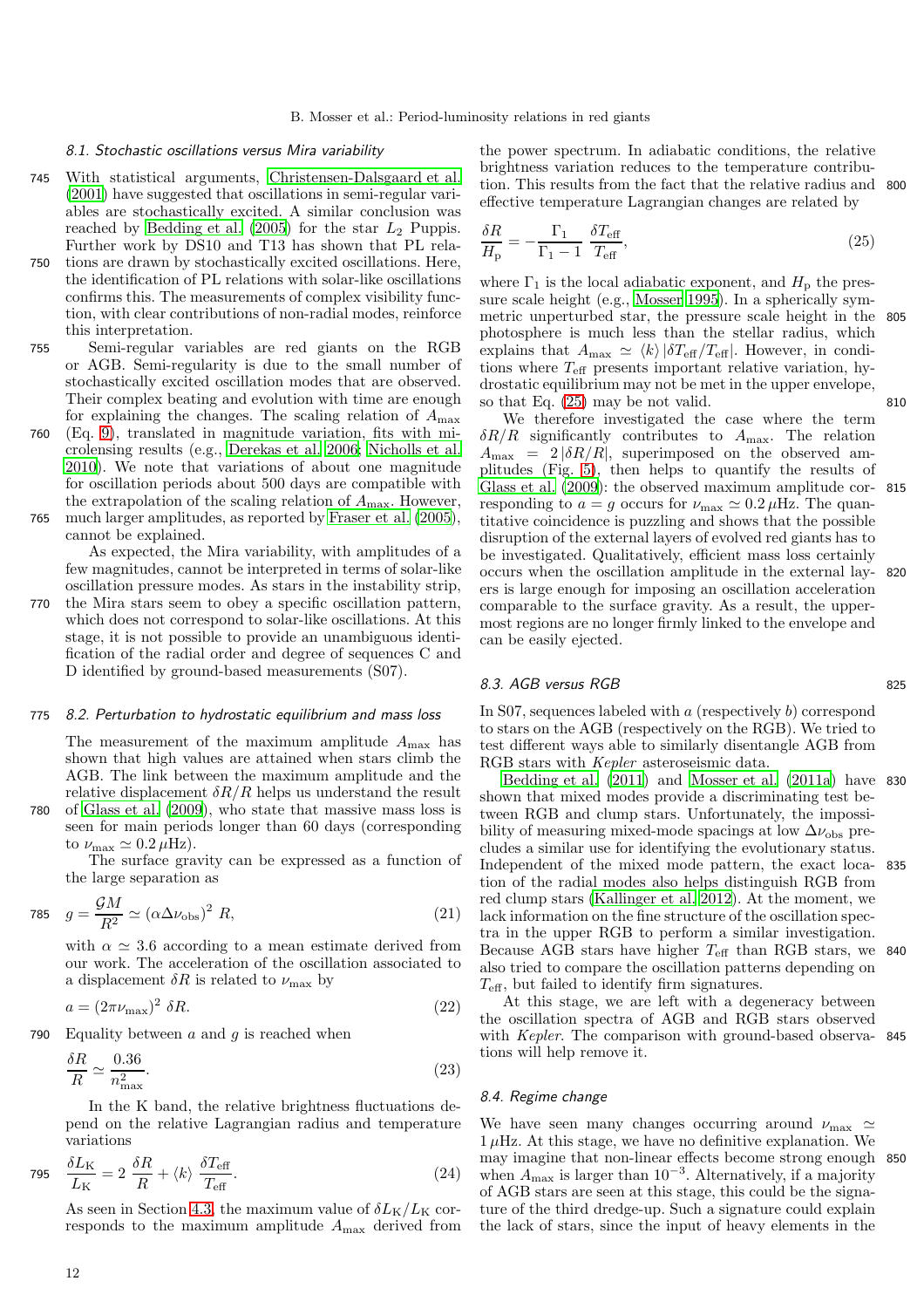855 envelope may have boosted the evolution along the AGB. Again, the wealth of information obtained with groundbased surveys will help ascertain this.

#### 8.5. Distance scale and microlensing surveys

- The parametrization of the solar-like oscillation spectrum 860 at low frequency and the measurement of the mode visibility developed for the Kepler giants, corrected for the gradient seen at very low  $\Delta\nu_{\rm obs}$ , can be used to analyze ground-based data from a microlensing survey. Identifying pulsations in evolved red giants with solar-like oscillations 865 will help refine our understanding of the distance measure-
- 

ments provided by the PL relations (e.g., [Feast 2004\)](#page-12-23), since the analysis can now stand on a firm basis.

Periods can be precisely measured and interpreted with more accurate PL relations. Asteroseismology is in fact un-

- 870 able to provide the zero point of the PL relations, but can provide accurate slopes that vary with  $\nu_{\text{max}}$  (Fig. [12\)](#page-10-3). With the explanation proposed by our Kepler measurements, the difference in PL slopes between the LMC and the SMC is surprising (Table [4\)](#page-9-3): we do not expect the in-
- 875 fluence to the metallicity to be important. Observationally, PL relations do not depend on metallicity, as derived from the observation in a large number of infrared wavelengths [\(Schultheis et al. 2009\)](#page-13-42). This result is fully compatible with solar-like oscillations. Theoretically, simula-
- 880 tions of non-adiabatic oscillations in red giants have shown that the oscillation hardly depends on mass and metallic-ity [\(Xiong & Deng 2007\)](#page-13-32). In fact, metallicity acts on  $\nu_{\text{max}}$ , hence on the luminosity, essentially through the influence of the Mach number (e.g., [Samadi et al. 2010;](#page-13-43) [Belkacem et al.](#page-12-19)
- 885 [2011](#page-12-19)). However, recent work shows that the  $\nu_{\text{max}} \nu_{\text{c}}$  relation hardly depends on the Mach number for red giants [\(Belkacem et al. 2013](#page-12-13)), which lowers the influence of metallicity.

Analyzing the microlensing data again, taking the an-890 alytical description of the oscillation pattern depicted by Eq. [\(10\)](#page-5-1) into account, will be fruitful, since the refined seismic analysis will benefit from microlensing information. As a consequence, population studies and distance measurements can be boosted with the new tool and paradigm pro-895 posed by our work.

# 9. Conclusion

We have confirmed that PL relations in evolved red giants are due to solar-like oscillations. This was done with an analytical description of the oscillation spectra. We calibrated

900 this description with red giants observed with Kepler compared to similar stars observed in ground-based microlensing surveys.

Interpreting variability in terms of pressure modes helps clarify many issues:

- 905 confirmation of the excitation mechanism (solar-like oscillations) in the semi-regular variables;
	- identification of the different sequences of the PL relations;
- identification of both radial and non-radial modes, ex-910 cept at very low  $\nu_{\text{max}}$  where radial modes are dominant;
	- scaling relations compatible with a magnitude variation  $\Delta m = 1$  for periods of 500 days;
- possible identification of the process explaining the massive mass-loss starting for periods longer than 60 days;
- justification of the independence of the PL relations on 915 metallicity.

However, we failed at this stage to unambiguously disentangle RGB from AGB stars.

An important physical output of calibrating the PL relation consists in the significant difference between the ob- 920 served large frequency separation and the dynamical frequency proportional to the square root of the mean stellar density. We have proven that these frequencies differ and have provided a toy model for relating them. For the most evolved red giants, the stellar mean density is higher than 925 derived from a flat scaling with the observed large separation. As a consequence, the stellar radius is smaller than extrapolated from the usual scaling relation.

Acknowledgements. Funding for the Discovery mission *Kepler* is provided by NASA's Science Mission Directorate. KB, MJG, 930 EM, BM, RS and MV acknowledge financial support from the "Programme National de Physique Stellaire" (PNPS, INSU, France) of CNRS/INSU and from the ANR program IDEE "Interaction Des Étoiles et des Exoplanètes" (Agence Nationale de la Recherche, France). SH acknowledges financial support from the Netherlands 935 Organisation for Scientific Research (NWO). WAD is supported by Polish NCN grant DEC-2012/05/B/ST9/03932. YE acknowledges support from STFC (The Science and Technology Facilities Council, UK). This work partially used data analyzed under the NASA grant NNX12AE17GPGB and under the European Community's Seventh 940 Framework Program grant (FP7/2007-2013)/ERC grant agreement n. PROSPERITY.

# References

- <span id="page-12-2"></span>Beck, P. G., Bedding, T. R., Mosser, B., et al. 2011, Science, 332, 205
- <span id="page-12-4"></span>Beck, P. G., Montalban, J., Kallinger, T., et al. 2012, Nature, 481, 55 945
- <span id="page-12-1"></span>Bedding, T. R., Huber, D., Stello, D., et al. 2010, ApJ, 713, L176 Bedding, T. R., Kiss, L. L., Kjeldsen, H., et al. 2005, MNRAS, 361,
- <span id="page-12-20"></span>1375
- <span id="page-12-3"></span>Bedding, T. R., Mosser, B., Huber, D., et al. 2011, Nature, 471, 608
- <span id="page-12-15"></span>Belkacem, K. 2012, in SF2A-2012: Proceedings of the Annual meet- 950 ing of the French Society of Astronomy and Astrophysics, ed. S. Boissier, P. de Laverny, N. Nardetto, R. Samadi, D. Valls-Gabaud, & H. Wozniak, 173–188
- <span id="page-12-19"></span>Belkacem, K., Goupil, M. J., Dupret, M. A., et al. 2011, A&A, 530,  $A142$  955
- <span id="page-12-13"></span>Belkacem, K., Samadi, R., Mosser, B., Goupil, M., & Ludwig, H. 2013, ArXiv e-prints
- <span id="page-12-18"></span>Brown, T. M., Latham, D. W., Everett, M. E., & Esquerdo, G. A. 2011, AJ, 142, 112
- <span id="page-12-8"></span>Christensen-Dalsgaard, J., Kjeldsen, H., & Mattei, J. A. 2001, ApJ, 960 562, L141
- <span id="page-12-16"></span>Corsaro, E., Stello, D., Huber, D., et al. 2012, ApJ, 757, 190
- <span id="page-12-0"></span>De Ridder, J., Barban, C., Baudin, F., et al. 2009, Nature, 459, 398
- <span id="page-12-5"></span>Deheuvels, S., García, R. A., Chaplin, W. J., et al. 2012, ApJ, 756, 965<br>19
- <span id="page-12-21"></span>Derekas, A., Kiss, L. L., Bedding, T. R., et al. 2006, ApJ, 650, L55
- <span id="page-12-17"></span>Dupret, M., Belkacem, K., Samadi, R., et al. 2009, A&A, 506, 57
- <span id="page-12-14"></span>Dziembowski, W. A. 2012, A&A, 539, A83
- <span id="page-12-7"></span>Dziembowski, W. A., Gough, D. O., Houdek, G., & Sienkiewicz, R. 2001, MNRAS, 328, 601 970
- <span id="page-12-9"></span>Dziembowski, W. A. & Soszyński, I. 2010, A&A, 524, A88
- <span id="page-12-23"></span>Feast, M. 2004, in Astronomical Society of the Pacific Conference Series, Vol. 310, IAU Colloq. 193: Variable Stars in the Local Group, ed. D. W. Kurtz & K. R. Pollard, 304
- <span id="page-12-11"></span>Fraser, O. J., Hawley, S. L., Cook, K. H., & Keller, S. C. 2005, AJ, 975 129, 768
- <span id="page-12-10"></span>García, R. A., Hekker, S., Stello, D., et al. 2011, MNRAS, 414, L6
- <span id="page-12-12"></span>Gaulme, P., McKeever, J., Rawls, M. L., et al. 2013, ApJ, 767, 82
- <span id="page-12-22"></span>Glass, I. S., Schultheis, M., Blommaert, J. A. D. L., et al. 2009, MNRAS, 395, L11 980
- <span id="page-12-6"></span>Goupil, M. J., Mosser, B., Marques, J. P., et al. 2013, A&A, 549, A75